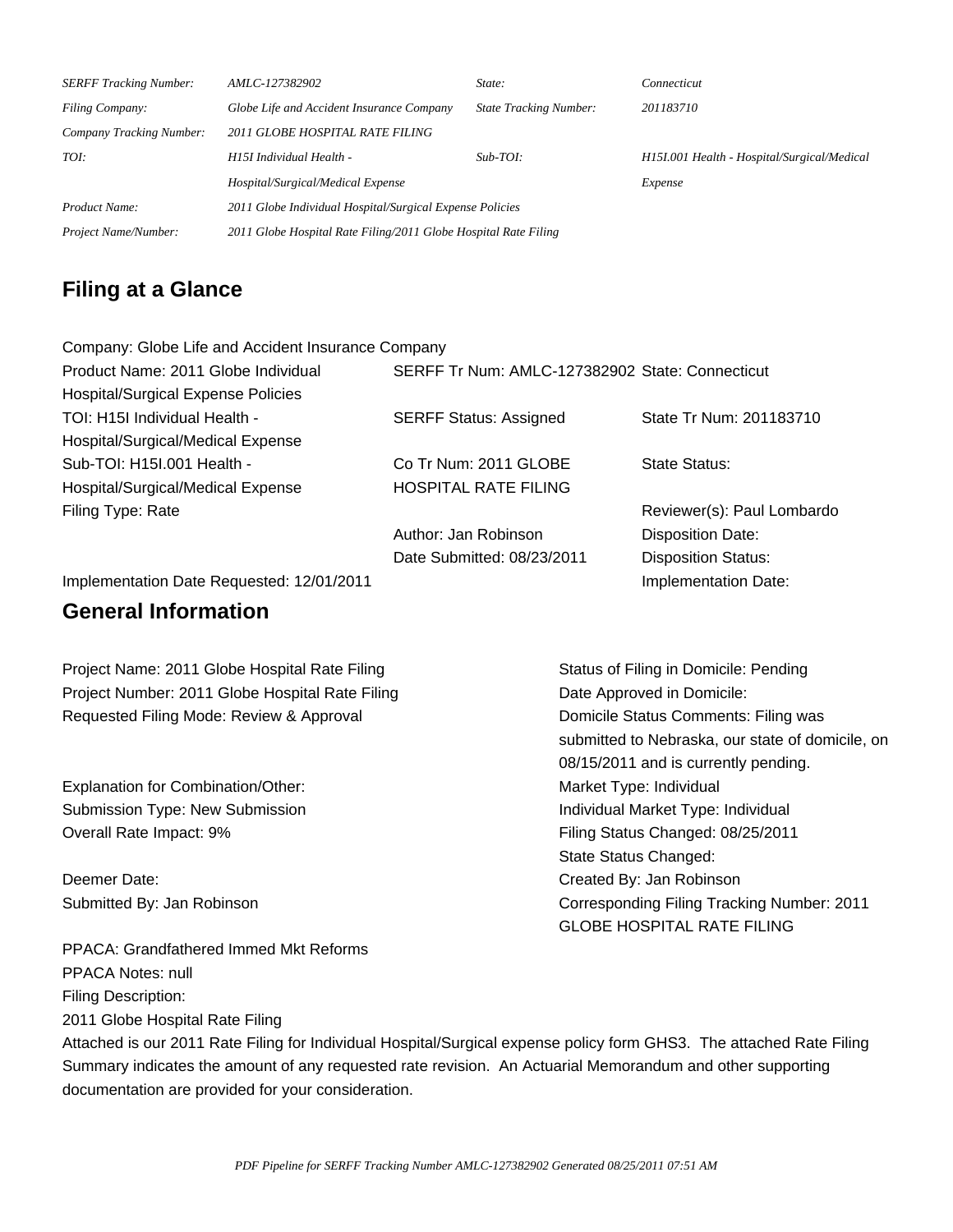| <b>SERFF Tracking Number:</b> | AMLC-127382902                                                  | State:                        | Connecticut                                 |  |  |
|-------------------------------|-----------------------------------------------------------------|-------------------------------|---------------------------------------------|--|--|
| Filing Company:               | Globe Life and Accident Insurance Company                       | <b>State Tracking Number:</b> | 201183710                                   |  |  |
| Company Tracking Number:      | 2011 GLOBE HOSPITAL RATE FILING                                 |                               |                                             |  |  |
| TOI:                          | H15I Individual Health -                                        | $Sub-TOI:$                    | H151.001 Health - Hospital/Surgical/Medical |  |  |
|                               | Hospital/Surgical/Medical Expense                               |                               | Expense                                     |  |  |
| Product Name:                 | 2011 Globe Individual Hospital/Surgical Expense Policies        |                               |                                             |  |  |
| Project Name/Number:          | 2011 Globe Hospital Rate Filing/2011 Globe Hospital Rate Filing |                               |                                             |  |  |

## NAIC #91472

### Rate Increase Requested - 9%

# **Company and Contact**

# **Filing Contact Information**

| Jan Robinson, Rate Compliance Specialist  | jrobinson@torchmarkcorp.com  |                               |
|-------------------------------------------|------------------------------|-------------------------------|
| 3700 S. Stonebridge Drive                 | 972-569-3670 [Phone]         |                               |
| McKinney, TX 75070                        | 972-569-3679 [FAX]           |                               |
| <b>Filing Company Information</b>         |                              |                               |
| Globe Life and Accident Insurance Company | CoCode: 91472                | State of Domicile: Nebraska   |
| 204 North Robinson Avenue                 | Group Code: 290              | Company Type: Life and Health |
| Oklahoma City, OK 73102                   | Group Name: Liberty National | State ID Number:              |
| (405) 270-1400 ext. [Phone]               | FEIN Number: 63-0782739      |                               |
|                                           |                              |                               |

Globe Life and Accident Insurance Company \$0.00 08/23/2011

# **Filing Fees**

| Fee Required?    | Yes    |                                              |                |               |
|------------------|--------|----------------------------------------------|----------------|---------------|
| Fee Amount:      | \$0.00 |                                              |                |               |
| Retaliatory?     | Yes    |                                              |                |               |
| Fee Explanation: |        | Nebraska, our state of domicile, has no fee. |                |               |
| Per Company:     | Yes    |                                              |                |               |
|                  |        |                                              |                |               |
| <b>COMPANY</b>   |        | <b>AMOUNT</b>                                | DATE PROCESSED | TRANSACTION # |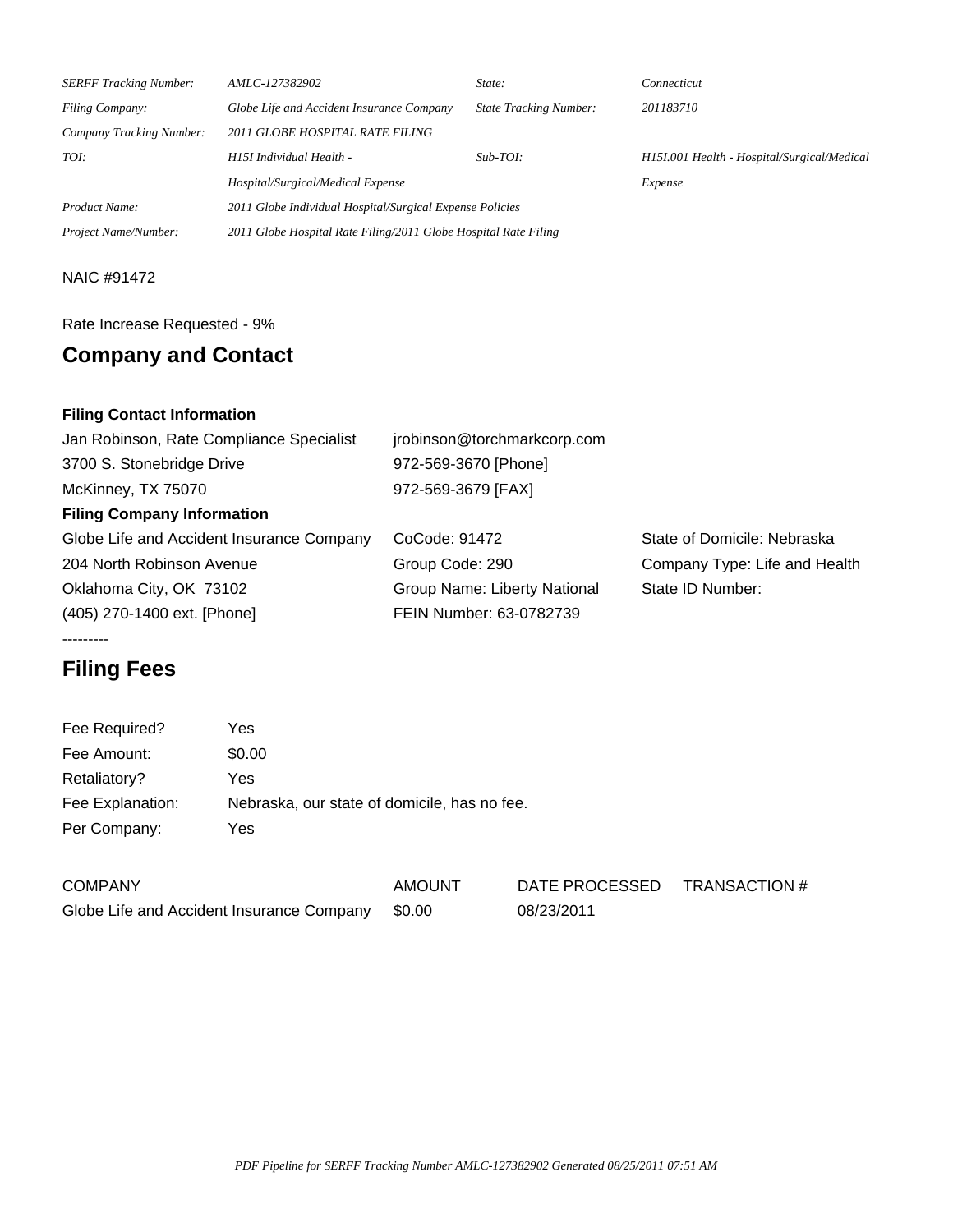| <b>SERFF Tracking Number:</b>   | AMLC-127382902                                                  | State:                        | Connecticut                                 |  |
|---------------------------------|-----------------------------------------------------------------|-------------------------------|---------------------------------------------|--|
| Filing Company:                 | Globe Life and Accident Insurance Company                       | <b>State Tracking Number:</b> | 201183710                                   |  |
| <b>Company Tracking Number:</b> | 2011 GLOBE HOSPITAL RATE FILING                                 |                               |                                             |  |
| TOI:                            | H15I Individual Health -                                        | $Sub-TOI:$                    | H151.001 Health - Hospital/Surgical/Medical |  |
|                                 | Hospital/Surgical/Medical Expense                               |                               | Expense                                     |  |
| Product Name:                   | 2011 Globe Individual Hospital/Surgical Expense Policies        |                               |                                             |  |
| Project Name/Number:            | 2011 Globe Hospital Rate Filing/2011 Globe Hospital Rate Filing |                               |                                             |  |

# **Form Schedule**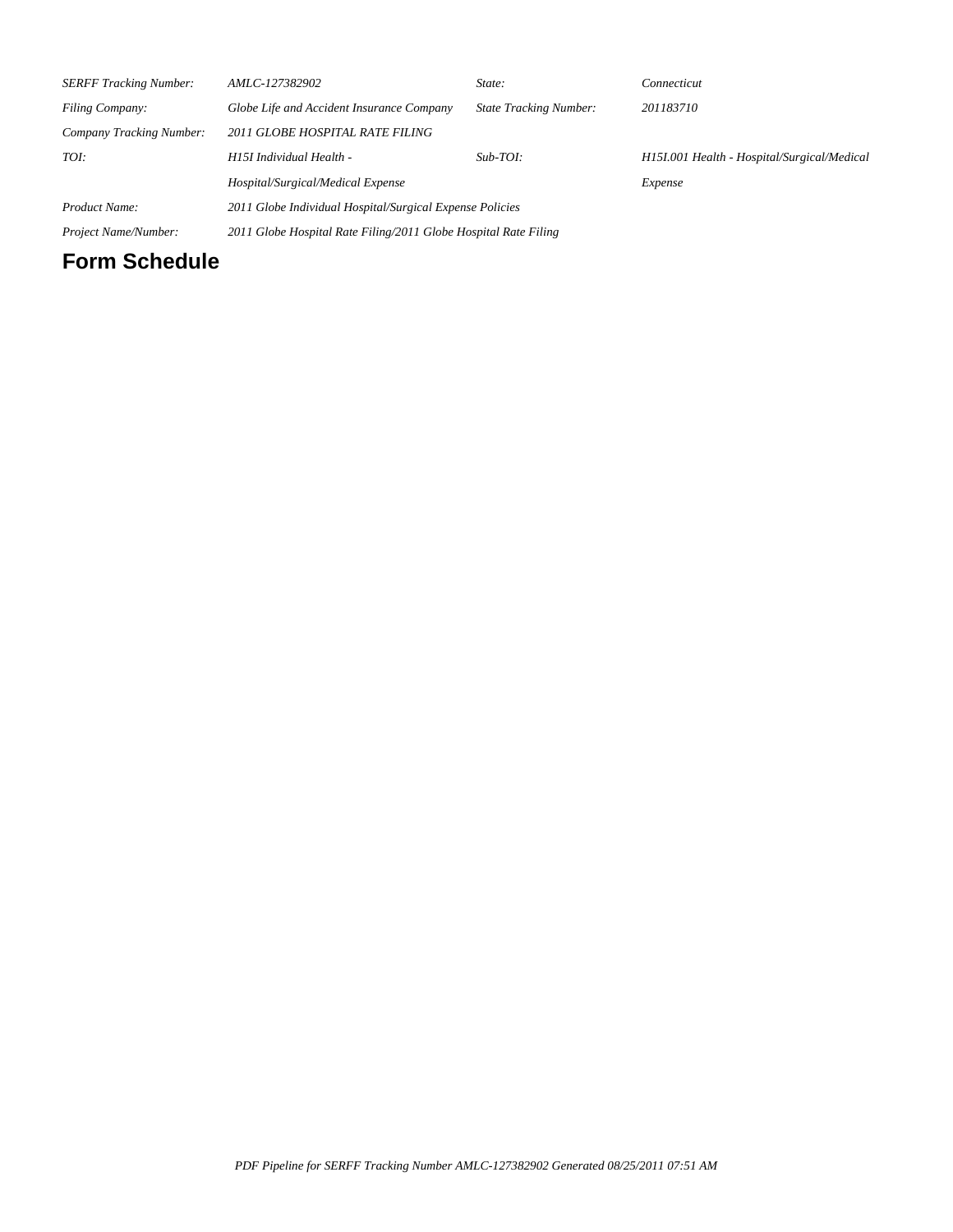| <b>SERFF Tracking Number:</b>                                |                            | AMLC-127382902                                                  |            |                       | State:                                                 |                                                                       |             | Connecticut                                    |                                                     |                                             |
|--------------------------------------------------------------|----------------------------|-----------------------------------------------------------------|------------|-----------------------|--------------------------------------------------------|-----------------------------------------------------------------------|-------------|------------------------------------------------|-----------------------------------------------------|---------------------------------------------|
| Filing Company:                                              |                            | Globe Life and Accident Insurance Company                       |            |                       |                                                        | <b>State Tracking Number:</b><br>201183710                            |             |                                                |                                                     |                                             |
| Company Tracking Number:                                     |                            | 2011 GLOBE HOSPITAL RATE FILING                                 |            |                       |                                                        |                                                                       |             |                                                |                                                     |                                             |
| TOI:                                                         |                            | H15I Individual Health - Hospital/Surgical/Medical Expense      |            |                       | Sub-TOI:                                               |                                                                       |             |                                                | H15I.001 Health - Hospital/Surgical/Medical Expense |                                             |
| Product Name:                                                |                            | 2011 Globe Individual Hospital/Surgical Expense Policies        |            |                       |                                                        |                                                                       |             |                                                |                                                     |                                             |
| Project Name/Number:                                         |                            | 2011 Globe Hospital Rate Filing/2011 Globe Hospital Rate Filing |            |                       |                                                        |                                                                       |             |                                                |                                                     |                                             |
| <b>Rate Information</b>                                      |                            |                                                                 |            |                       |                                                        |                                                                       |             |                                                |                                                     |                                             |
| Rate data applies to filing.                                 |                            |                                                                 |            |                       |                                                        |                                                                       |             |                                                |                                                     |                                             |
| <b>Filing Method:</b><br><b>Rate Change Type:</b>            |                            |                                                                 |            |                       |                                                        |                                                                       |             |                                                | <b>SERFF</b><br>Increase                            |                                             |
| <b>Overall Percentage of Last Rate Revision:</b>             |                            |                                                                 |            |                       |                                                        |                                                                       |             |                                                | 10.000%                                             |                                             |
| <b>Effective Date of Last Rate Revision:</b>                 |                            |                                                                 |            |                       |                                                        |                                                                       |             |                                                | 11/21/2008                                          |                                             |
| <b>Filing Method of Last Filing:</b>                         |                            |                                                                 |            |                       |                                                        |                                                                       |             |                                                | <b>SERFF</b>                                        |                                             |
|                                                              |                            |                                                                 |            |                       |                                                        |                                                                       |             |                                                |                                                     |                                             |
| <b>Company Rate Information</b>                              |                            |                                                                 |            |                       |                                                        |                                                                       |             |                                                |                                                     |                                             |
| <b>Company Name:</b>                                         | Company<br>Rate<br>Change: | Overall %<br>Indicated<br>Change:                               | Impact:    | <b>Overall % Rate</b> | Written<br><b>Premium</b><br><b>Change for</b><br>this | # of Policy<br><b>Holders</b><br><b>Affected for</b><br>this Program: |             | Written<br><b>Premium for</b><br>this Program: | Maximum %<br>Change<br>(where<br>required):         | Minimum %<br>Change<br>(where<br>required): |
|                                                              |                            |                                                                 |            |                       | Program:                                               |                                                                       |             |                                                |                                                     |                                             |
| Globe Life and Accident Increase<br><b>Insurance Company</b> |                            | 9.000%                                                          | 9.000%     |                       | \$313                                                  | 1                                                                     |             | \$3,480                                        | 9.000%                                              | 9.000%                                      |
| <b>Product Type:</b>                                         |                            | <b>HMO</b>                                                      | <b>PPO</b> | <b>EPO</b>            | <b>POS</b>                                             | <b>HSA</b>                                                            | <b>HDHP</b> | <b>FFS</b>                                     | Other                                               |                                             |

 $\mathbf{1}$ 

**Covered Lives:** 1

**Policy Holders:**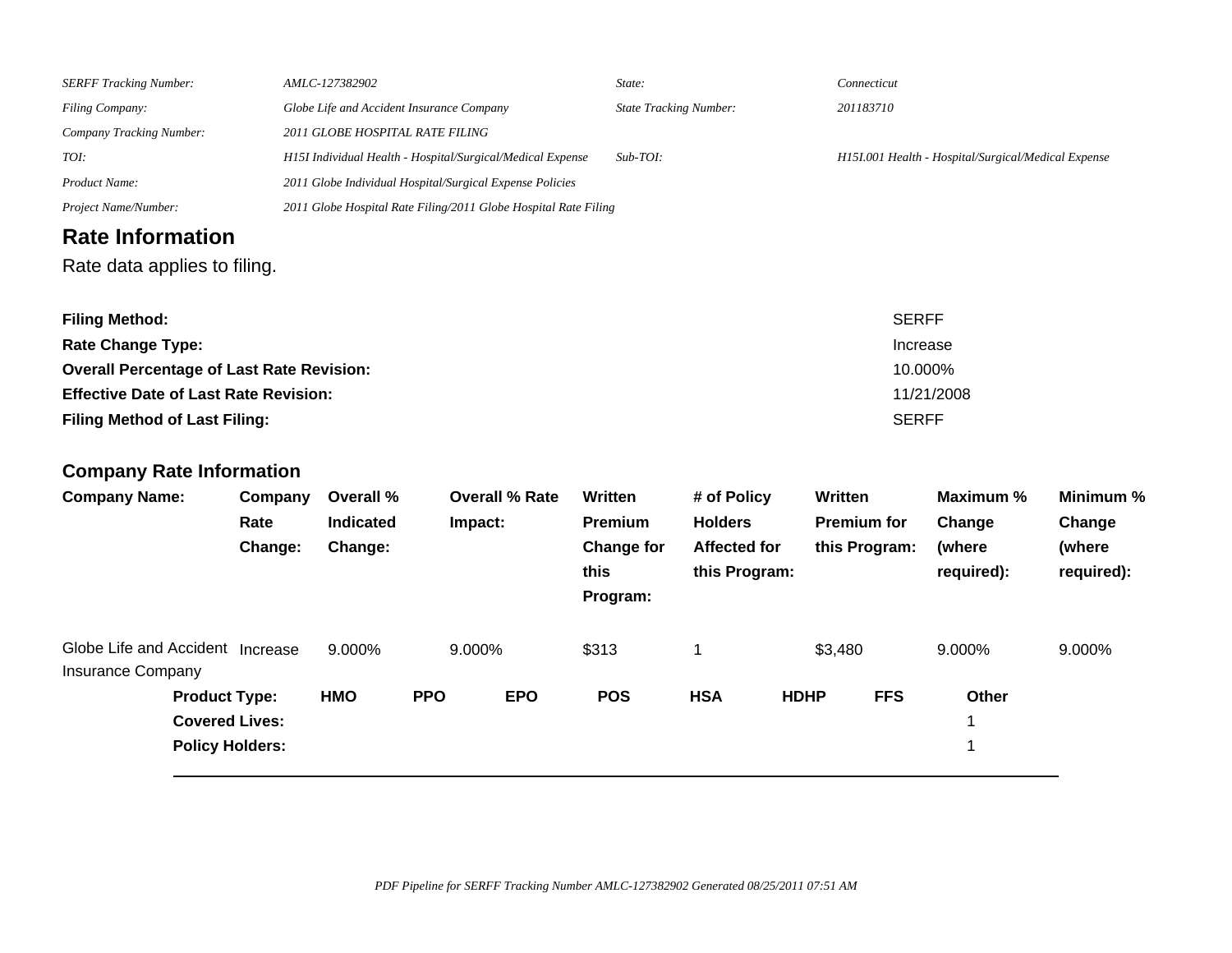| <b>SERFF Tracking Number:</b> | AMLC-127382902                                                  | State:                        | Connecticut                                         |
|-------------------------------|-----------------------------------------------------------------|-------------------------------|-----------------------------------------------------|
| Filing Company:               | Globe Life and Accident Insurance Company                       | <b>State Tracking Number:</b> | 201183710                                           |
| Company Tracking Number:      | 2011 GLOBE HOSPITAL RATE FILING                                 |                               |                                                     |
| TOI:                          | H15I Individual Health - Hospital/Surgical/Medical Expense      | $Sub-TOI:$                    | H15I.001 Health - Hospital/Surgical/Medical Expense |
| Product Name:                 | 2011 Globe Individual Hospital/Surgical Expense Policies        |                               |                                                     |
| Project Name/Number:          | 2011 Globe Hospital Rate Filing/2011 Globe Hospital Rate Filing |                               |                                                     |
| <b>Rate Review Details</b>    |                                                                 |                               |                                                     |
| <b>COMPANY:</b>               |                                                                 |                               |                                                     |
| Company Name:                 | Globe Life and Accident Insurance Company                       |                               |                                                     |
| HHS Issuer Id:                | 00000                                                           |                               |                                                     |
| <b>Product Names:</b>         | Limited Benefit Hospital and Surgical Expense Policy            |                               |                                                     |
| <b>Trend Factors:</b>         | 0.0%                                                            |                               |                                                     |
| <b>FORMS:</b>                 |                                                                 |                               |                                                     |
| New Policy Forms:             |                                                                 |                               |                                                     |
| <b>Affected Forms:</b>        | GHS3                                                            |                               |                                                     |
| <b>Other Affected Forms:</b>  |                                                                 |                               |                                                     |
| <b>REQUESTED RATE CHANGE</b>  |                                                                 |                               |                                                     |
| <b>INFORMATION:</b>           |                                                                 |                               |                                                     |
| Change Period:                | Other                                                           |                               |                                                     |
| Member Months:                | 86                                                              |                               |                                                     |
| <b>Benefit Change:</b>        | None                                                            |                               |                                                     |
| Percent Change Requested:     | Min: 9.0 Max: 9.0 Avg: 9.0                                      |                               |                                                     |
| <b>PRIOR RATE:</b>            |                                                                 |                               |                                                     |
| <b>Total Earned Premium:</b>  | 1,090,472.00                                                    |                               |                                                     |
| <b>Total Incurred Claims:</b> | 2,128,118.00                                                    |                               |                                                     |
| Annual \$:                    | Min: 9.00 Max: 11,880.00 Avg: 1,273.00                          |                               |                                                     |
| <b>REQUESTED RATE:</b>        |                                                                 |                               |                                                     |
| Projected Earned Premium:     | 1,010,698.00                                                    |                               |                                                     |
| Projected Incurred Claims:    | 1,791,321.00                                                    |                               |                                                     |
| Annual \$:                    | Min: 10.00 Max: 12,949.00 Avg: 1,388.00                         |                               |                                                     |
|                               |                                                                 |                               |                                                     |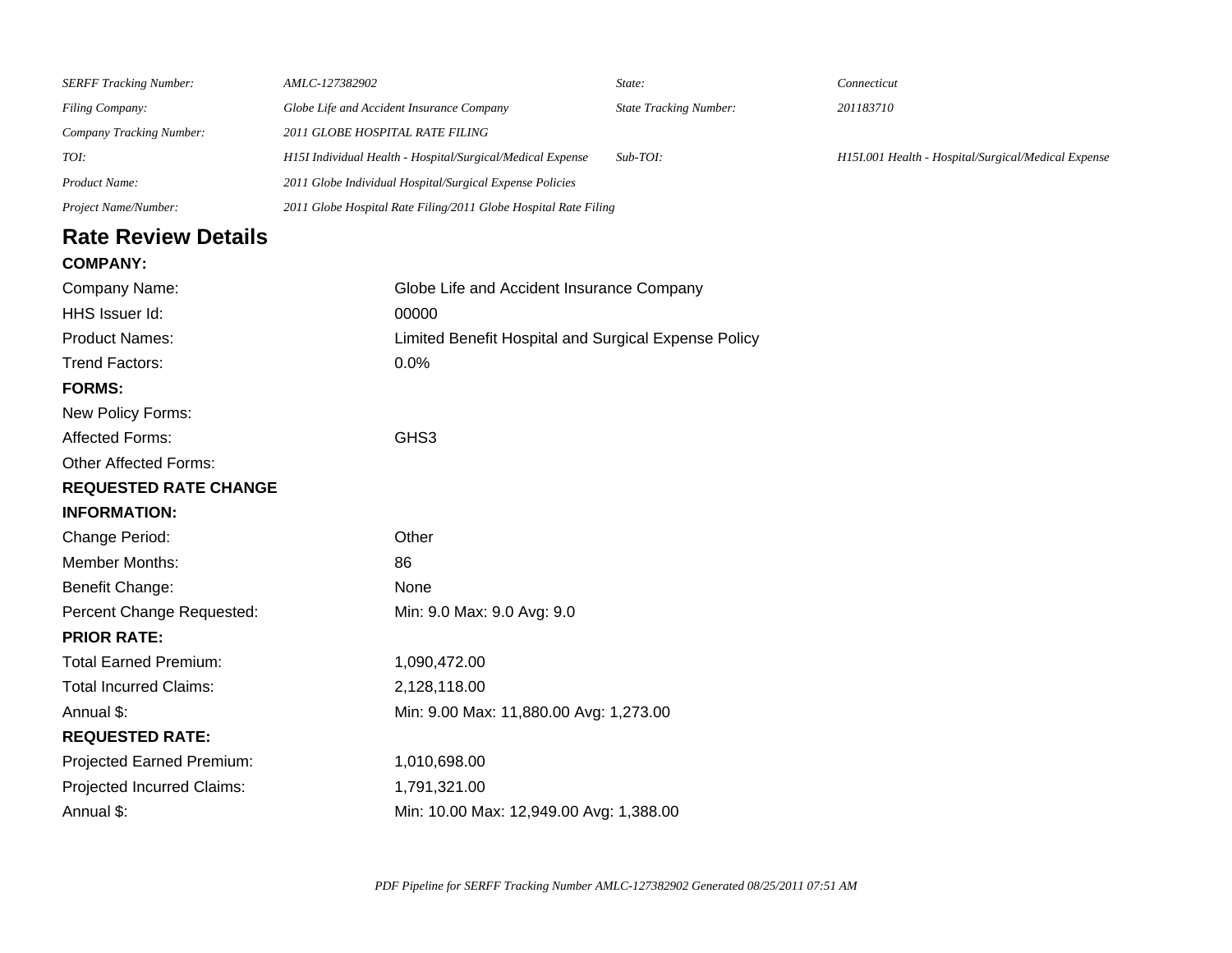| <b>SERFF Tracking Number:</b> | AMLC-127382902                                                  | State:                        | Connecticut                                 |  |
|-------------------------------|-----------------------------------------------------------------|-------------------------------|---------------------------------------------|--|
| <b>Filing Company:</b>        | Globe Life and Accident Insurance Company                       | <b>State Tracking Number:</b> | 201183710                                   |  |
| Company Tracking Number:      | 2011 GLOBE HOSPITAL RATE FILING                                 |                               |                                             |  |
| TOI:                          | H15I Individual Health -                                        | $Sub-TOI:$                    | H151.001 Health - Hospital/Surgical/Medical |  |
|                               | Hospital/Surgical/Medical Expense                               | Expense                       |                                             |  |
| Product Name:                 | 2011 Globe Individual Hospital/Surgical Expense Policies        |                               |                                             |  |
| Project Name/Number:          | 2011 Globe Hospital Rate Filing/2011 Globe Hospital Rate Filing |                               |                                             |  |

# **Supporting Document Schedules**

|                                         |                             | <b>Item Status:</b> | <b>Status</b><br>Date: |
|-----------------------------------------|-----------------------------|---------------------|------------------------|
| Satisfied - Item:                       | <b>Actuarial Memorandum</b> |                     |                        |
| <b>Comments:</b>                        |                             |                     |                        |
| Attachment:                             |                             |                     |                        |
| 2011 GL Hosp Actuarial Memorandum 3.pdf |                             |                     |                        |
|                                         |                             |                     |                        |
|                                         |                             | <b>Item Status:</b> | <b>Status</b>          |
|                                         |                             |                     | Date:                  |
| Satisfied - Item:                       | 2011 GLOBE HOSPITAL         |                     |                        |
|                                         | SUPPORTING DOCUMENTATION    |                     |                        |
| <b>Comments:</b>                        |                             |                     |                        |
| <b>Attachments:</b>                     |                             |                     |                        |
| 2011 CT GL Filing Letter.pdf            |                             |                     |                        |
| 2011 CT GL Hosp Surg Summary Page.pdf   |                             |                     |                        |

2011 GL Hosp NW E & I.pdf

2011 GL Hosp Proj & Parameters.pdf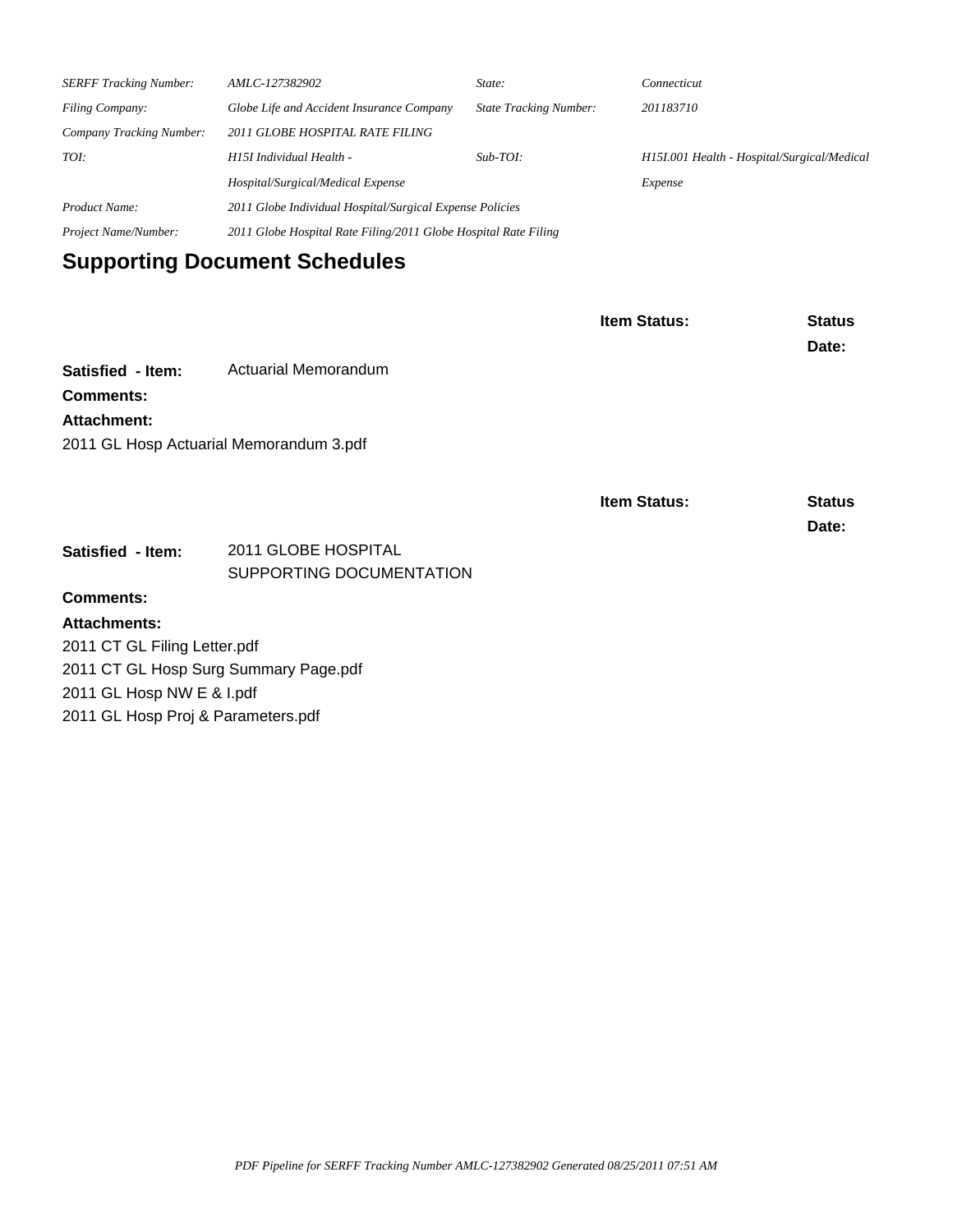# **GLOBE LIFE AND ACCIDENT INSURANCE COMPANY** Oklahoma City, Oklahoma

# POLICY FORMS GCS1, GHIP, GHS1, GHS2, GHS3, GHS4, G-GSP, G-GSPA, H-6, PR-20/HSEP, PR20MS, OTHER FORMS ISSUED PRIOR TO 1956, AND BUSINESS ACOUIRED BY GLOBE LIFE AND ACCIDENT INSURANCE COMPANY AS LISTED IN THE ADDENDUM TO THE ACTUARIAL **MEMORANDUM**

### INDIVIDUAL LIMITED BENEFIT HOSPITAL / SURGICAL EXPENSE POLICIES

#### **2011 RATE FILING**

### **ACTUARIAL MEMORANDUM**

This actuarial memorandum along with its attachments, a projection and parameters, is an actuarial report. This actuarial memorandum contains a general description of some policy provisions; it does not change the policy. Benefits are paid as specified in the complete policy.

#### **BENEFITS**

These policy forms provide limited benefits for some or all of the following hospital/medical expenses: Daily Room and Board, Intensive Care, Physician's Charges, Surgical Expenses, In-hospital Private duty nurse services, Ambulance services, Out-patient hospital benefits, AD&D, Physician office visits and other miscellaneous benefits. At the time of issue, some of the policies also provided optional hospital indemnity benefits. A complete description of benefits is shown in the policy forms.

#### **RENEWABILITY**

Most policy forms are guaranteed renewable. Some policies however are optionally renewable.

#### **MARKETING METHOD**

These are individual policy forms marketed by licensed agents. Some policies cover an individual insured and some may cover a family. These policies are no longer sold.

#### NATIONWIDE ISSUE YEARS (DATES MAY VARY IN YOUR STATE)

See Addendum to Actuarial Memorandum.

#### **APPLICATION OF RATES**

The proposed increase will apply to these policies in your state and is intended to be effective beginning December 1, 2011.

#### **SCOPE AND REASON**

The purpose of this rate filing is to demonstrate to the state officials that the anticipated loss ratio of these products, reflecting any requested increase in premium rates, meets the minimum requirements of your state. This rate filing is not intended to be used for any other purpose or by any other parties. Information used in the preparation of this filing is from company records and was used without audit. It was reviewed for general reasonableness.

The change in premiums requested for your state is shown on the Rate Filing Summary. Any increase in premium rates requested at this time is based on experience.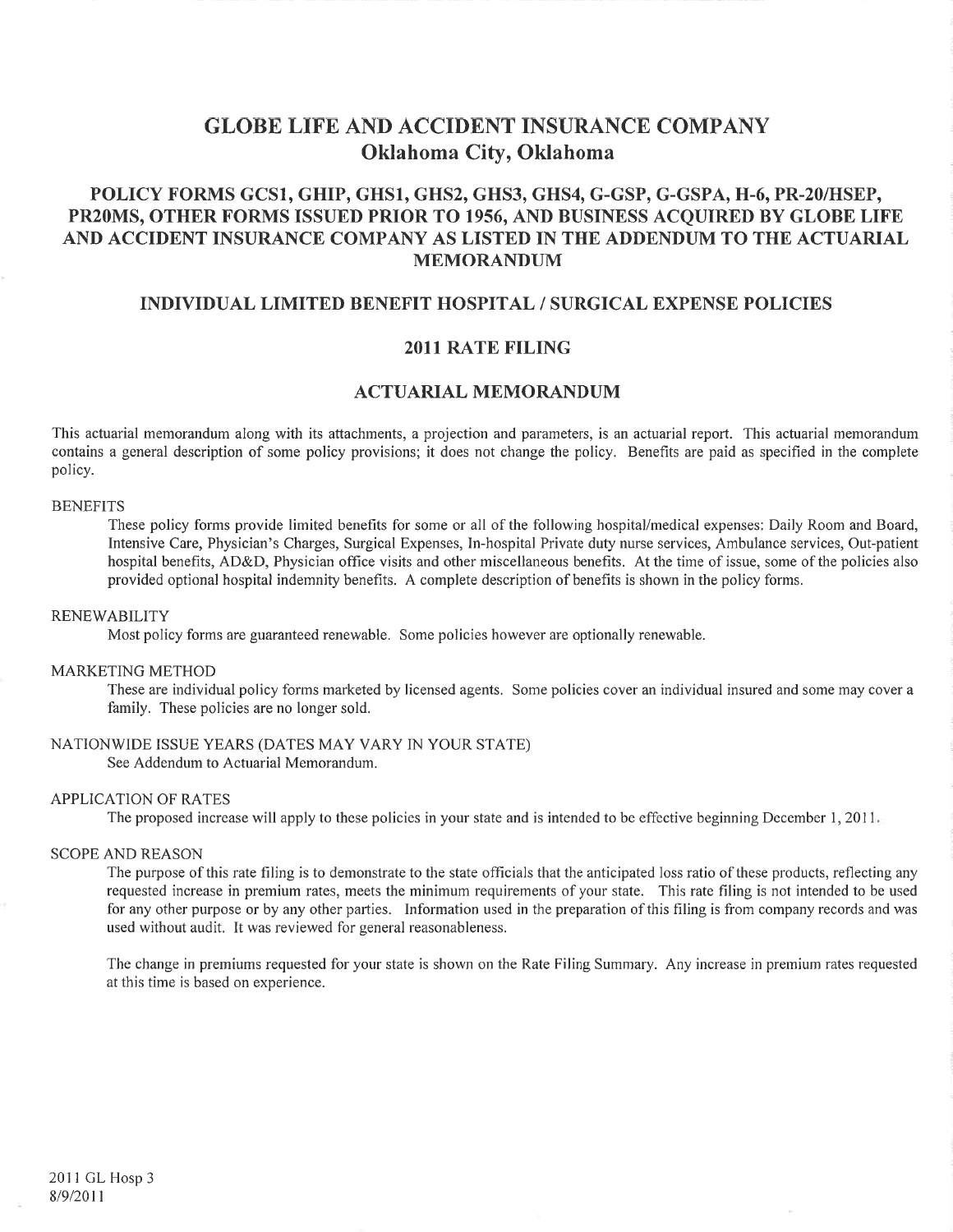#### DETERMINATION OF RATES

The proposed increase was determined based on historical experience. The increase was set to achieve at least the minimum required loss ratio calculated with interest.

This rate filing is for all policy forms combined. The amount of increase requested does not vary by policy form.

#### **EXPERIENCE**

Experience is enclosed. Experience is subject to significant fluctuations on small blocks of business.

#### **CERTIFICATION**

I, Tony Huang, am Associate Health Actuary for United American Insurance Company, an affiliate of Globe Life and Accident Insurance Company. I am authorized to make this certification on behalf of Globe Life and Accident Insurance Company. I am a member of the American Academy of Actuaries and meet its Qualification Standards to render this opinion. I am available to assist with questions regarding this filing.

I hereby certify, to the best of my knowledge and judgment, that this rate filing is in compliance with the applicable laws and regulations of this state and that the benefits of the policies are reasonable in relation to the premiums charged because they are expected to meet or exceed loss ratio requirements.

Date

Tony Huang, ASA, MAAA Associate Health Actuary United American Insurance Company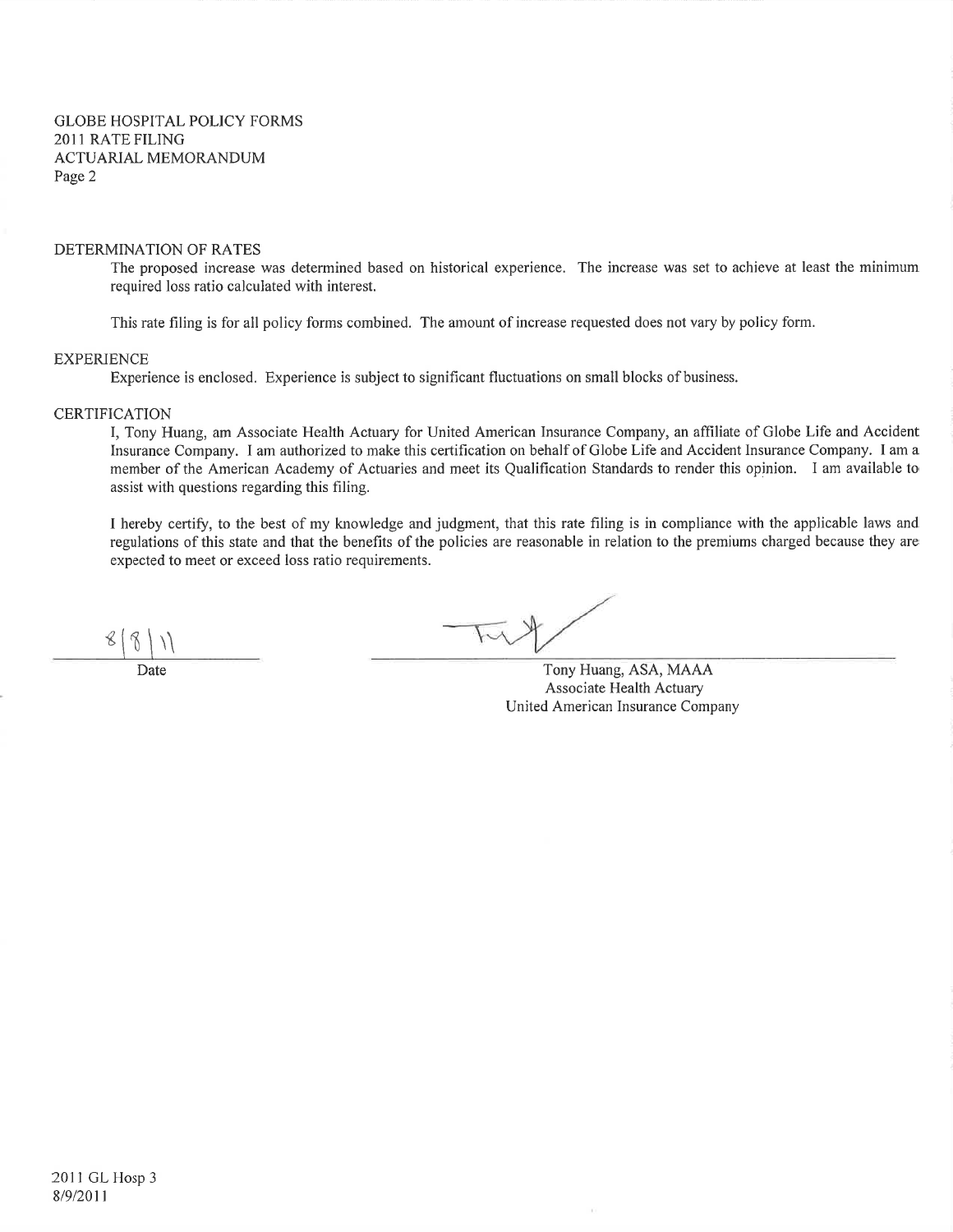# **GLOBE LIFE AND ACCIDENT INSURANCE COMPANY** Oklahoma City, Oklahoma

# POLICY FORMS GCS1, GHIP, GHS1, GHS2, GHS3, GHS4, G-GSP, G-GSPA, H-6, PR-20/HSEP, PR20MS, OTHER FORMS ISSUED PRIOR TO 1956, AND BUSINESS ACQUIRED BY GLOBE LIFE AND ACCIDENT INSURANCE COMPANY AS LISTED IN THE ADDENDUM TO THE **ACTUARIAL MEMORANDUM**

## **INDIVIDUAL LIMITED BENEFIT HOSPITAL / SURGICAL POLICIES**

### 2011 RATE FILING

## ADDENDUM TO ACTUARIAL MEMORANDUM

### **NATIONWIDE INFORCE**

| Globe Policy Form        |                                            | Issue Years           |
|--------------------------|--------------------------------------------|-----------------------|
| GCS1                     |                                            | 1991-1992             |
| <b>GHIP</b>              |                                            | 1996                  |
| GHS1                     |                                            | 1987-1993             |
| GHS <sub>2</sub>         |                                            | 1987-1993             |
| GHS3                     |                                            | 1987-1993             |
| GHS4                     |                                            | 1987-1993             |
| G-GSP                    |                                            | 2007-2010             |
| G-GSPA                   |                                            | 2008-2010             |
|                          | H-6 (All Versions)                         | 1950-1986             |
|                          | PR-20 / HSEP (All Versions)                | 1969-1995             |
| PR-20MS                  |                                            | 1976-1993             |
|                          | Other Forms Issued Prior to 1956           | 1949-1956             |
|                          |                                            |                       |
| <b>Acquired Business</b> |                                            | Acquired              |
|                          | Associated Doctors Insurance Company       | Issued from 1977-1978 |
|                          | Eagles National Life Insurance Company     | 1969                  |
|                          | Empire Life Insurance Company              | 1953                  |
|                          | Girard Companies                           | 1965                  |
|                          | Great Atlantic Life Insurance Company      | 1971                  |
|                          | Mutual Insurance Company                   | 1956                  |
|                          | Physicians National Life Insurance Company | 1961                  |
|                          | Provident Bankers & Fidelity Union         | 1958                  |
|                          | Oil Industries Life Insurance Company      | 1953                  |
|                          | Rasbury Agency                             | Issued from 1940-1968 |
|                          | Senior American Life Insurance Company     | 1973                  |
|                          | Western Security                           | 1958                  |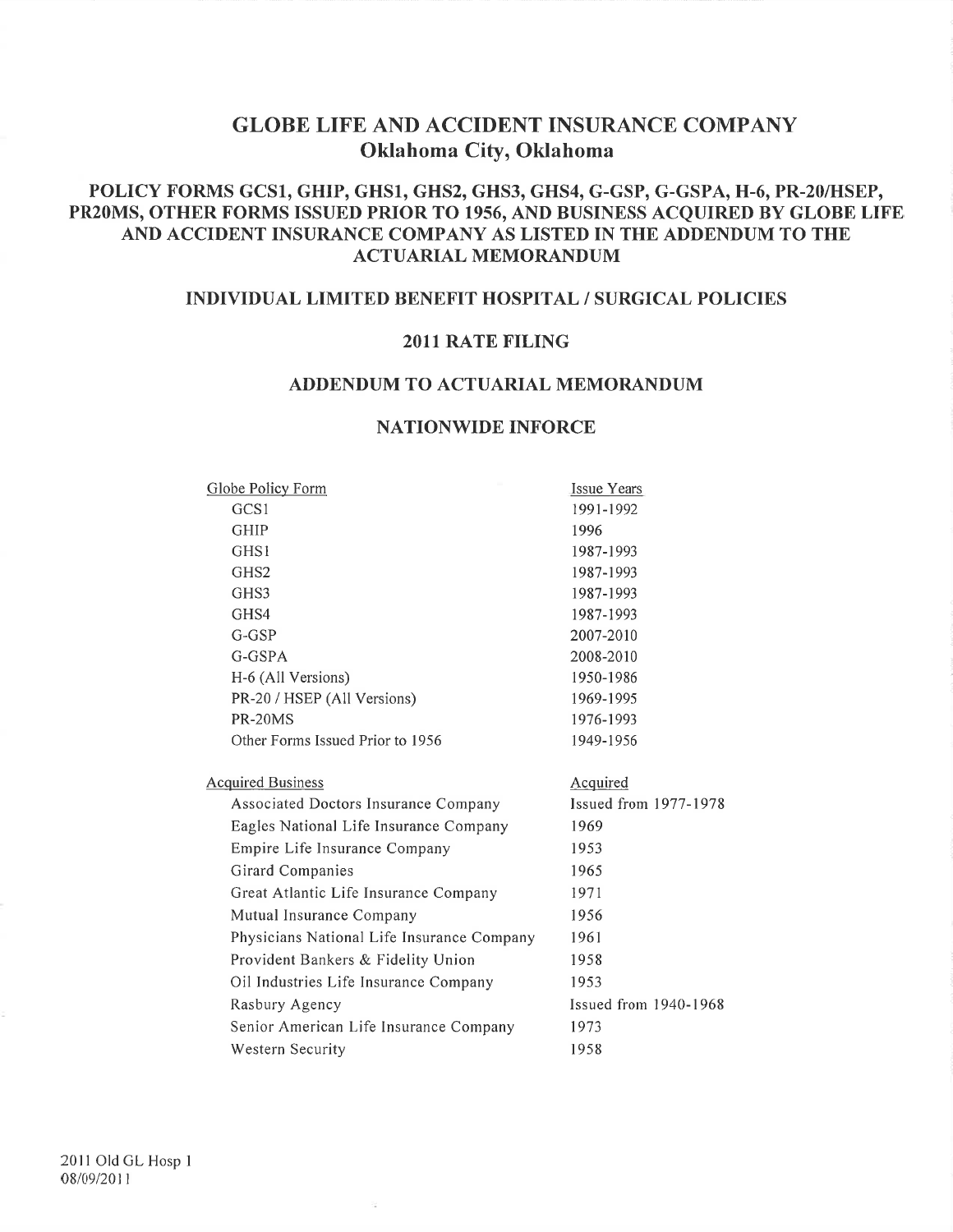

August 23, 2011

Honorable Thomas B. Leonardi Commissioner of Insurance **Connecticut Insurance Department** 153 Market Street 7th Floor Hartford, Connecticut 06103

**VIA SERFF** 

ATTN: Ms. Mary Ellen Breault

#### 2011 Rate Filing  $RE:$ Individual Hospital and Surgical Expense Policy Form GHS3 **NAIC#91472**

Enclosed is a rate filing for the above captioned policy form. An Actuarial Memorandum, and other supporting documentation are provided for your consideration.

The enclosed Rate Filing Summary indicates the amount of any requested rate revision and upon approval, all policyholders of these plans in your state will receive the same percentage of increase.

If you have any questions, please feel free to contact me at (972) 569-3670 or by e-mail at jrobinson@torchmarkcorp.com.

We look forward to a favorable and timely response.

Smcerely,

Jan Robinson, FLMI, AFSI Rate Compliance Specialist

Enclosures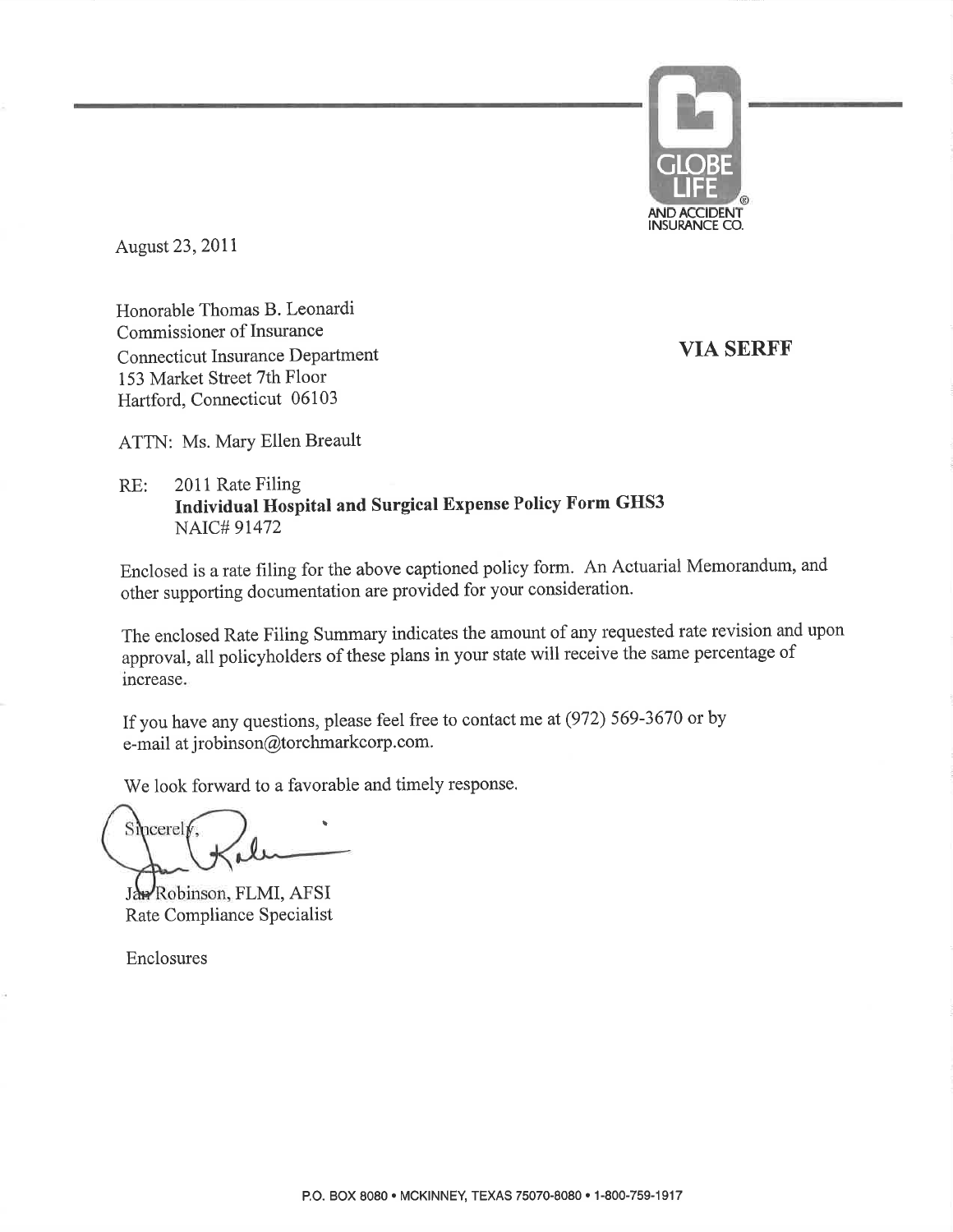# **GLOBE LIFE AND ACCIDENT INSURANCE COMPANY McKinney, Texas**

# **INDIVIDUAL LIMITED BENEFIT HOSPITAL / SURGICAL EXPENSE POLICIES**

### **2011 RATE FILING SUMMARY**

# **CONNECTICUT**

ä,

| <b>COMPANY RECORD NAME</b>                           | STATE AVERAGE ANNUALIZED<br>PREMIUM PER POLICY BEFORE<br><b>INCREASE</b> | STATE AVERAGE ANNUALIZED<br>PREMIUM PER POLICY AFTER<br><b>INCREASE</b> |
|------------------------------------------------------|--------------------------------------------------------------------------|-------------------------------------------------------------------------|
| GHS3                                                 | \$3,480                                                                  | \$3,793                                                                 |
| PROPOSED AMOUNT OF RATE CHANGE                       | 9.0%                                                                     |                                                                         |
| APPLICATION OF RATES                                 | In-Force Business only                                                   |                                                                         |
| PROPOSED EFFECTIVE DATE                              | December 1, 2011, or as soon thereafter as possible and allowed.         |                                                                         |
| NUMBER OF POLICIES IN FORCE 1 <sup>st</sup> QTR 2011 | <b>CONNECTICUT</b>                                                       | <b>NATIONWIDE</b>                                                       |
| <b>ASSOCIATED DOCTORS</b>                            | $\mathbf{0}$                                                             | 17                                                                      |
| <b>EAGLES NATIONAL</b>                               | $\Omega$                                                                 | 11                                                                      |
| <b>EMPIRE LIFE</b>                                   | $\Omega$                                                                 | $\mathbf{1}$                                                            |
| GCS1                                                 | $\Omega$                                                                 | 20                                                                      |
| GHIP                                                 | $\Omega$                                                                 | 13                                                                      |
| <b>GIRARD COMPANIES</b>                              | $\Omega$                                                                 | 8                                                                       |
| GHS1                                                 | $\Omega$                                                                 | 42                                                                      |
| GHS2                                                 | $\Omega$                                                                 | 12                                                                      |
| GHS3                                                 |                                                                          | 65                                                                      |
| GHS4                                                 | $\Omega$                                                                 | 5                                                                       |
| G-GSP (includes G-GSPA)                              | $\Omega$                                                                 | 17                                                                      |
| <b>GREAT ATLANTIC</b>                                | $\Omega$                                                                 | 5                                                                       |
| $H-6$                                                | $\Omega$                                                                 | 119                                                                     |
| <b>MUTUAL INSURANCE</b>                              | $\Omega$                                                                 | $\mathbf{1}$                                                            |
| OTHER FORMS ISSUED PRIOR TO 1956                     | $\Omega$                                                                 | 20                                                                      |
| PR-20 / HSEP (All Versions)                          | $\Omega$                                                                 | 427                                                                     |
| PR <sub>20MS</sub>                                   | $\Omega$                                                                 | 57                                                                      |
| PHYSICIANS NATIONAL                                  | $\Omega$                                                                 | 34                                                                      |
| PROFESSIONAL BUSINESS MEN'S                          | $\Omega$                                                                 | 1                                                                       |
| PROVIDENT BANKERS                                    | $\Omega$                                                                 | 3                                                                       |
| OIL INDUSTRIES LIFE                                  | $\Omega$                                                                 |                                                                         |
| <b>SENIOR AMERICAN</b>                               | $\Omega$                                                                 | 3                                                                       |
| WESTERN SECURITY                                     | $\theta$                                                                 | $\overline{c}$                                                          |
| <b>TOTAL</b>                                         | $\mathbf 1$                                                              | 884                                                                     |
|                                                      |                                                                          |                                                                         |

August 9, 2011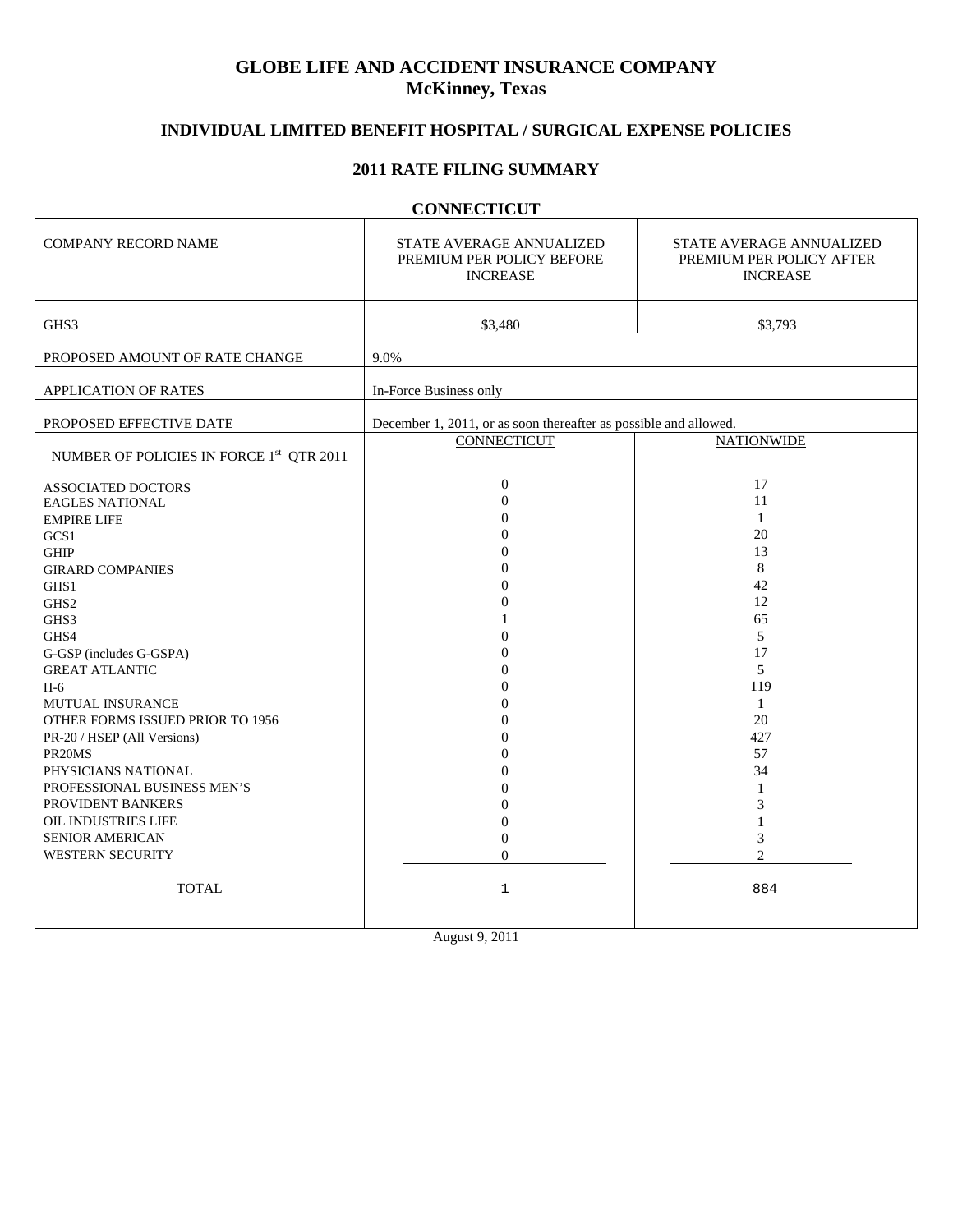### Oklahoma City, Oklahoma

# POLICY FORMS GCS1, GHIP, GHS1, GHS2, GHS3, GHS4, G-GSP, G-GSPA, H-6, PR-20/HSEP, PR20MS, OTHER FORMS ISSUED PRIOR TO 1956, AND BUSINESS ACQUIRED BY GLOBE LIFE AND ACCIDENT INSURANCE COMPANY AS LISTED IN THE ADDENDUM TO THE ACTUARIAL MEMORANDUM INDIVIDUAL LIMITED BENEFIT HOSPITAL/SURGICAL EXPENSE POLICIES

### **2011 RATE FILING**

| <b>Experience</b>   | <b>Issue</b> | <b>EARNED</b>  | <b>INCURRED</b> | <b>LOSS</b>  |
|---------------------|--------------|----------------|-----------------|--------------|
| <b>Year to Date</b> | Year         | <b>PREMIUM</b> | <b>CLAIMS</b>   | <b>RATIO</b> |
| 1985-12             | 1981         | 7,780,998      | 6,970,426       | 0.896        |
|                     | 1982         | 1,804,233      | 1,570,989       | 0.871        |
|                     | 1983         | 3,260,187      | 2,816,301       | 0.864        |
|                     | 1984         | 5,681,460      | 4,724,761       | 0.832        |
|                     | 1985         | 5,883,438      | 1,296,157       | 0.220        |
|                     | <b>TOTAL</b> | 24,410,316     | 17,378,634      | 0.712        |
| 1986-12             | 1981         | 6,906,320      | 5,381,735       | 0.779        |
|                     | 1982         | 1,587,334      | 838,248         | 0.528        |
|                     | 1983         | 2,706,624      | 1,402,533       | 0.518        |
|                     | 1984         | 4,568,192      | 2,502,207       | 0.548        |
|                     | 1985         | 6,072,990      | 4,733,589       | 0.779        |
|                     | 1986         | 3,170,790      | 755,286         | 0.238        |
|                     | <b>TOTAL</b> | 25,012,250     | 15,613,598      | 0.624        |
| 1987-12             | 1981         | 5,115,987      | 5,146,787       | 1.006        |
|                     | 1982         | 1,136,211      | 579,903         | 0.510        |
|                     | 1983         | 1,820,864      | 999,964         | 0.549        |
|                     | 1984         | 2,915,419      | 1,477,908       | 0.507        |
|                     | 1985         | 3,986,788      | 1,959,705       | 0.492        |
|                     | 1986         | 3,255,643      | 2,299,601       | 0.706        |
|                     | 1987         | 2,497,594      | 500,926         | 0.201        |
|                     | <b>TOTAL</b> | 20,728,506     | 12,964,794      | 0.625        |
| 1988-12             | 1981         | 4,473,734      | 3,807,672       | 0.851        |
|                     | 1982         | 807,298        | 575,564         | 0.713        |
|                     | 1983         | 1,209,820      | 815,214         | 0.674        |
|                     | 1984         | 1,926,863      | 1,124,673       | 0.584        |
|                     | 1985         | 2,483,125      | 1,529,152       | 0.616        |
|                     | 1986         | 2,049,477      | 1,239,712       | 0.605        |
|                     | 1987         | 3,095,457      | 2,598,955       | 0.840        |
|                     | 1988         | 6,616,266      | 3,208,669       | 0.485        |
|                     | <b>TOTAL</b> | 22,662,040     | 14,899,611      | 0.657        |
| 1989-12             | 1981         | 3,631,593      | 3,263,498       | 0.899        |
|                     | 1982         | 607,055        | 387,683         | 0.639        |
|                     | 1983         | 865,642        | 596,561         | 0.689        |
|                     | 1984         | 1,361,640      | 834,562         | 0.613        |
|                     | 1985         | 1,734,208      | 1,027,642       | 0.593        |
|                     | 1986         | 1,339,149      | 953,072         | 0.712        |
|                     | 1987         | 2,344,378      | 2,021,895       | 0.862        |
|                     | 1988         | 9,279,600      | 6,939,756       | 0.748        |
|                     | 1989         | 13,033,602     | 4,148,105       | 0.318        |
|                     | <b>TOTAL</b> | 34,196,867     | 20,172,774      | 0.590        |

#### **NATIONWIDE EXPERIENCE THROUGH 3-2011**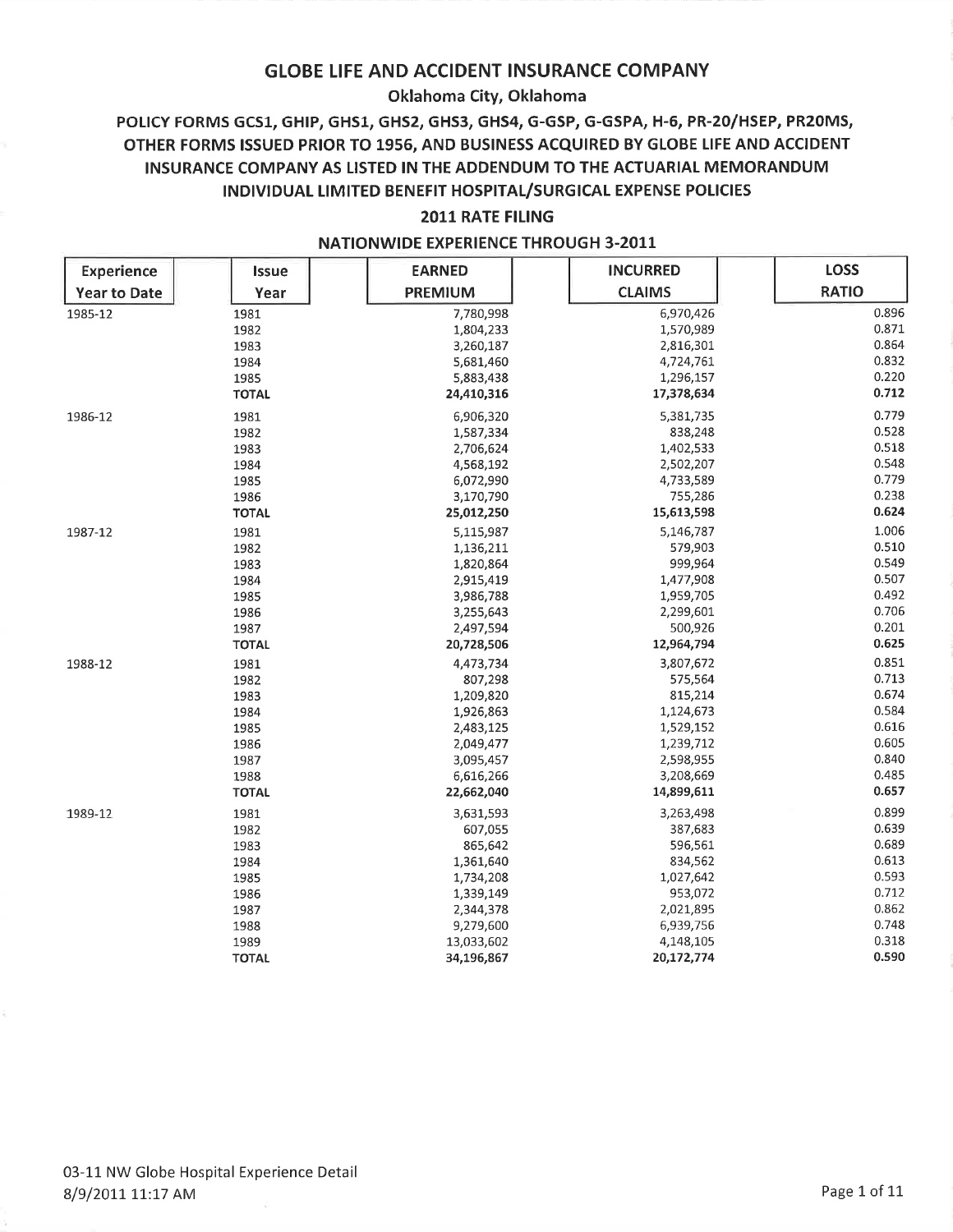## Oklahoma City, Oklahoma

# POLICY FORMS GCS1, GHIP, GHS1, GHS2, GHS3, GHS4, G-GSP, G-GSPA, H-6, PR-20/HSEP, PR20MS, OTHER FORMS ISSUED PRIOR TO 1956, AND BUSINESS ACQUIRED BY GLOBE LIFE AND ACCIDENT INSURANCE COMPANY AS LISTED IN THE ADDENDUM TO THE ACTUARIAL MEMORANDUM INDIVIDUAL LIMITED BENEFIT HOSPITAL/SURGICAL EXPENSE POLICIES

## 2011 RATE FILING

| <b>Experience</b>   | <b>Issue</b> | <b>EARNED</b>  | <b>INCURRED</b> | LOSS         |
|---------------------|--------------|----------------|-----------------|--------------|
| <b>Year to Date</b> | Year         | <b>PREMIUM</b> | <b>CLAIMS</b>   | <b>RATIO</b> |
|                     |              |                |                 |              |
| 1990-12             | 1981         | 3,365,093      | 3,234,731       | 0.961        |
|                     | 1982         | 534,385        | 398,460         | 0.746        |
|                     | 1983         | 717,532        | 506,915         | 0.706        |
|                     | 1984         | 1,075,800      | 658,327         | 0.612        |
|                     | 1985         | 1,326,451      | 800,762         | 0.604        |
|                     | 1986         | 946,424        | 702,073         | 0.742        |
|                     | 1987         | 1,565,188      | 1,225,934       | 0.783        |
|                     | 1988         | 6,707,861      | 5,852,061       | 0.872        |
|                     | 1989         | 22,160,713     | 16,145,543      | 0.729        |
|                     | 1990         | 19,079,076     | 4,125,078       | 0.216        |
|                     | <b>TOTAL</b> | 57,478,523     | 33,649,884      | 0.585        |
| 1991-12             | 1981         | 2,831,745      | 2,600,362       | 0.918        |
|                     | 1982         | 414,244        | 298,775         | 0.721        |
|                     | 1983         | 538,081        | 352,156         | 0.654        |
|                     | 1984         | 820,879        | 457,340         | 0.557        |
|                     | 1985         | 986,051        | 591,303         | 0.600        |
|                     | 1986         | 677,380        | 392,789         | 0.580        |
|                     | 1987         | 1,164,536      | 1,525,617       | 1.310        |
|                     | 1988         | 4,676,881      | 2,852,288       | 0.610        |
|                     | 1989         | 13,548,319     | 12,322,701      | 0.910        |
|                     | 1990         | 22,286,329     | 18,186,114      | 0.816        |
|                     | 1991         | 10,226,820     | 3,846,403       | 0.376        |
|                     | <b>TOTAL</b> | 58,171,265     | 43,425,848      | 0.747        |
| 1992-12             | 1981         | 2,548,147      | 2,270,174       | 0.891        |
|                     | 1982         | 344,337        | 279,728         | 0.812        |
|                     | 1983         | 440,143        | 263,978         | 0.600        |
|                     | 1984         | 654,267        | 402,705         | 0.616        |
|                     | 1985         | 776,557        | 668,537         | 0.861        |
|                     | 1986         | 514,775        | 305,286         | 0.593        |
|                     | 1987         | 897,809        | 896,175         | 0.998        |
|                     | 1988         | 3,197,561      | 1,967,427       | 0.615        |
|                     | 1989         | 8,372,606      | 4,702,482       | 0.562        |
|                     | 1990         | 13,887,120     | 8,968,215       | 0.646        |
|                     | 1991         | 10,314,816     | 5,922,630       | 0.574        |
|                     | 1992         | 2,313,337      | 836,848         | 0.362        |
|                     | <b>TOTAL</b> | 44,261,475     | 27,484,185      | 0.621        |
| 1993-12             | 1981         | 2,298,122      | 1,975,697       | 0.860        |
|                     | 1982         | 283,807        | 195,810         | 0.690        |
|                     | 1983         | 359,368        | 278,737         | 0.776        |
|                     | 1984         | 506,196        | 308,991         | 0.610        |
|                     | 1985         | 630,778        | 415,663         | 0.659        |
|                     | 1986         | 407,091        | 265,323         | 0.652        |
|                     | 1987         | 644,064        | 500,665         | 0.777        |
|                     | 1988         | 2,023,665      | 1,278,479       | 0.632        |
|                     | 1989         | 5,252,074      | 3,381,345       | 0.644        |
|                     | 1990         | 9,347,236      | 5,207,127       | 0.557        |
|                     | 1991         | 5,946,217      | 2,728,192       | 0.459        |
|                     | 1992         | 2,439,162      | 948,980         | 0.389        |
|                     | 1993         | 400,281        | 138,496         | 0.346        |
|                     | <b>TOTAL</b> | 30,538,061     | 17,623,505      | 0.577        |

#### **NATIONWIDE EXPERIENCE THROUGH 3-2011**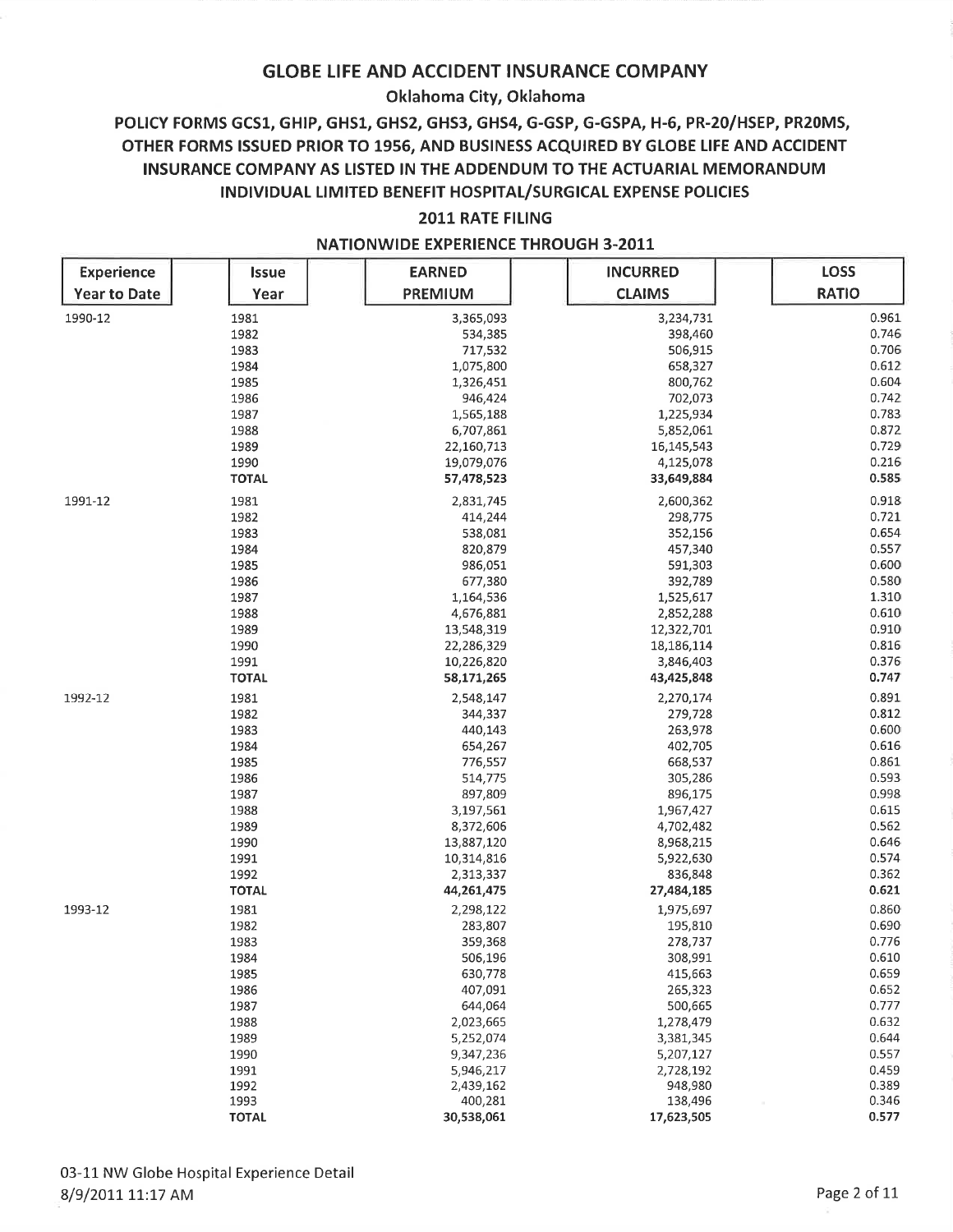## Oklahoma City, Oklahoma

# POLICY FORMS GCS1, GHIP, GHS1, GHS2, GHS3, GHS4, G-GSP, G-GSPA, H-6, PR-20/HSEP, PR20MS, OTHER FORMS ISSUED PRIOR TO 1956, AND BUSINESS ACQUIRED BY GLOBE LIFE AND ACCIDENT INSURANCE COMPANY AS LISTED IN THE ADDENDUM TO THE ACTUARIAL MEMORANDUM INDIVIDUAL LIMITED BENEFIT HOSPITAL/SURGICAL EXPENSE POLICIES

## 2011 RATE FILING

| Experience          | <b>Issue</b> | <b>EARNED</b>  | <b>INCURRED</b> | <b>LOSS</b>  |
|---------------------|--------------|----------------|-----------------|--------------|
| <b>Year to Date</b> | Year         | <b>PREMIUM</b> | <b>CLAIMS</b>   | <b>RATIO</b> |
| 1994-12             | 1981         | 1,882,122      | 1,839,678       | 0.977        |
|                     | 1982         | 229,999        | 174,024         | 0.757        |
|                     | 1983         | 292,276        | 258,243         | 0.884        |
|                     | 1984         | 415,084        | 308,264         | 0.743        |
|                     | 1985         | 492,985        | 324,262         | 0.658        |
|                     | 1986         | 310,451        | 258,376         | 0.832        |
|                     | 1987         | 476,956        | 395,927         | 0.830        |
|                     | 1988         | 1,366,401      | 908,661         | 0.665        |
|                     | 1989         | 3,613,632      | 2,587,241       | 0.716        |
|                     | 1990         | 6,562,924      | 4,308,474       | 0.656        |
|                     | 1991         | 3,926,718      | 1,627,033       | 0.414        |
|                     | 1992         | 1,431,594      | 794,628         | 0.555        |
|                     | 1993         | 457,506        | 290,506         | 0.635        |
|                     | 1994         | 208,441        | 76,388          | 0.366        |
|                     | <b>TOTAL</b> | 21,667,089     | 14,151,705      | 0.653        |
| 1995-12             | 1981         | 1,595,352      | 1,399,073       | 0.877        |
|                     | 1982         | 179,296        | 169,569         | 0.946        |
|                     | 1983         | 227,906        | 224,635         | 0.986        |
|                     | 1984         | 331,732        | 222,953         | 0.672        |
|                     | 1985         | 375,157        | 337,385         | 0.899        |
|                     | 1986         | 235,642        | 148,284         | 0.629        |
|                     | 1987         | 365,212        | 204,749         | 0.561        |
|                     | 1988         | 954,006        | 670,582         | 0.703        |
|                     | 1989         | 2,490,462      | 1,803,487       | 0.724        |
|                     | 1990         | 4,567,710      | 3,021,332       | 0.661        |
|                     | 1991         | 2,604,505      | 1,345,133       | 0.516        |
|                     | 1992         | 984,412        | 461,972         | 0.469        |
|                     | 1993         | 267,081        | 40,981          | 0.153        |
|                     | 1994         | 159,070        | 69,301          | 0.436        |
|                     | 1995         | 100            | 1,384           | 13.840       |
|                     | <b>TOTAL</b> | 15,337,643     | 10,120,820      | 0.660        |
| 1996-12             | 1981         | 1,356,149      | 1,415,594       | 1.044        |
|                     | 1982         | 147,040        | 127,801         | 0.869        |
|                     | 1983         | 184,790        | 202,348         | 1.095        |
|                     | 1984         | 260,183        | 204,289         | 0.785        |
|                     | 1985         | 302,721        | 226,550         | 0.748        |
|                     | 1986         | 178,865        | 203,182         | 1.136        |
|                     | 1987         | 282,055        | 284,394         | 1.008        |
|                     | 1988         | 687,233        | 473,504         | 0.689        |
|                     | 1989         | 1,785,184      | 1,586,638       | 0.889        |
|                     | 1990         | 3,282,945      | 2,254,426       | 0.687        |
|                     | 1991         | 1,840,530      | 1,101,539       | 0.598        |
|                     | 1992         | 694,525        | 429,664         | 0.619        |
|                     | 1993         | 166,711        | 124,306         | 0.746        |
|                     | 1994         | 95,529         | 44,930          | 0.470        |
|                     | 1995         | 224            | 1,374           | 6.134        |
|                     | 1996         | 29,057         | 4,003           | 0.138        |
|                     | <b>TOTAL</b> | 11,293,741     | 8,684,542       | 0.769        |

#### **NATIONWIDE EXPERIENCE THROUGH 3-2011**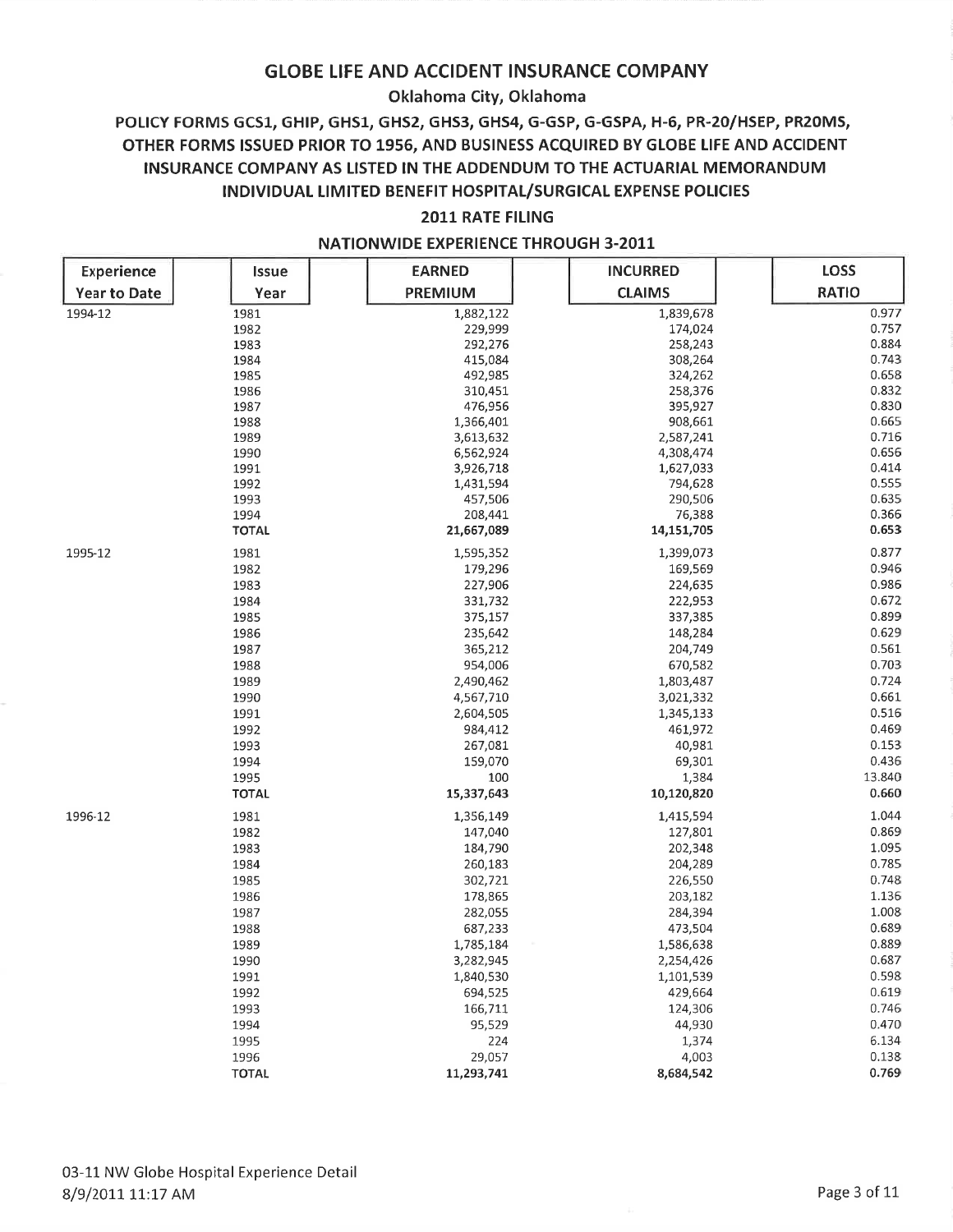### Oklahoma City, Oklahoma

# POLICY FORMS GCS1, GHIP, GHS1, GHS2, GHS3, GHS4, G-GSP, G-GSPA, H-6, PR-20/HSEP, PR20MS, OTHER FORMS ISSUED PRIOR TO 1956, AND BUSINESS ACQUIRED BY GLOBE LIFE AND ACCIDENT INSURANCE COMPANY AS LISTED IN THE ADDENDUM TO THE ACTUARIAL MEMORANDUM INDIVIDUAL LIMITED BENEFIT HOSPITAL/SURGICAL EXPENSE POLICIES

### 2011 RATE FILING

| <b>Experience</b>   | <b>Issue</b> | <b>EARNED</b>  | <b>INCURRED</b> | <b>LOSS</b>  |
|---------------------|--------------|----------------|-----------------|--------------|
| <b>Year to Date</b> | Year         | <b>PREMIUM</b> | <b>CLAIMS</b>   | <b>RATIO</b> |
| 1997-12             | 1981         | 1,138,955      | 1,108,365       | 0.973        |
|                     | 1982         | 125,544        | 132,482         | 1.055        |
|                     | 1983         | 155,617        | 146,117         | 0.939        |
|                     | 1984         | 191,617        | 182,231         | 0.951        |
|                     | 1985         | 230,662        | 213,630         | 0.926        |
|                     | 1986         | 145,375        | 88,599          | 0.609        |
|                     | 1987         | 231,027        | 180,045         | 0.779        |
|                     | 1988         | 522,615        | 596,690         | 1.142        |
|                     | 1989         | 1,240,685      | 1,037,709       | 0.836        |
|                     | 1990         | 2,500,914      | 1,958,176       | 0.783        |
|                     | 1991         | 1,373,895      | 842,969         | 0.614        |
|                     | 1992         | 444,102        | 243,670         | 0.549        |
|                     | 1993         | 111,753        | 83,477          | 0.747        |
|                     | 1994         | 57,763         | 18,454          | 0.319        |
|                     | 1995         | 232            | 3,514           | 15.147       |
|                     | 1996         | 33,145         | 11,306          | 0.341        |
|                     | 1997         | 857            | 0               | 0.000        |
|                     | <b>TOTAL</b> | 8,504,758      | 6,847,434       | 0.805        |
| 1998-12             | 1981         | 988,525        | 1,085,804       | 1.098        |
|                     | 1982         | 108,066        | 123,452         | 1.142        |
|                     | 1983         | 125,967        | 67,509          | 0.536        |
|                     | 1984         | 153,165        | 84,167          | 0.550        |
|                     | 1985         | 177,359        | 163,706         | 0.923        |
|                     | 1986         | 113,321        | 161,569         | 1.426        |
|                     | 1987         | 200,585        | 173,606         | 0.865        |
|                     | 1988         | 416,454        | 415,698         | 0.998        |
|                     | 1989         | 901,627        | 949,121         | 1.053        |
|                     | 1990         | 1,935,293      | 1,606,248       | 0.830        |
|                     | 1991         | 1,045,256      | 693,769         | 0.664        |
|                     | 1992         | 328,968        | 157,482         | 0.479        |
|                     | 1993         | 74,765         | 24,751          | 0.331        |
|                     | 1994         | 39,505         | 25,144          | 0.636        |
|                     | 1995         | 232            | $-145$          | $-0.625$     |
|                     | 1996         | 20,211         | 27,048          | 1.338        |
|                     | 1997         | 441            | 0               | 0.000        |
|                     | 1998         | 1,139          | 0               | 0.000        |
|                     | <b>TOTAL</b> | 6,630,879      | 5,758,929       | 0.869        |

#### **NATIONWIDE EXPERIENCE THROUGH 3-2011**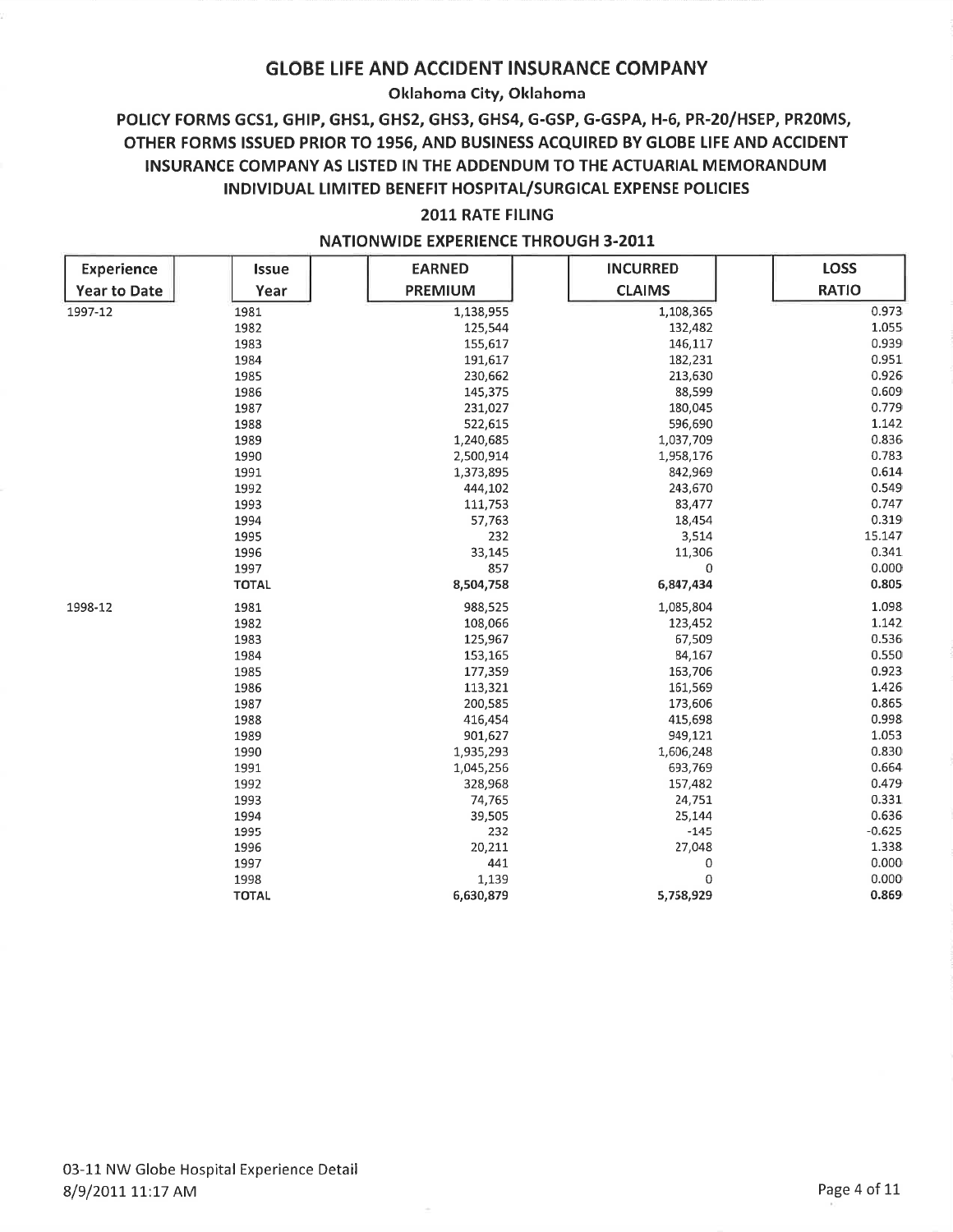### Oklahoma City, Oklahoma

# POLICY FORMS GCS1, GHIP, GHS1, GHS2, GHS3, GHS4, G-GSP, G-GSPA, H-6, PR-20/HSEP, PR20MS, OTHER FORMS ISSUED PRIOR TO 1956, AND BUSINESS ACQUIRED BY GLOBE LIFE AND ACCIDENT INSURANCE COMPANY AS LISTED IN THE ADDENDUM TO THE ACTUARIAL MEMORANDUM INDIVIDUAL LIMITED BENEFIT HOSPITAL/SURGICAL EXPENSE POLICIES

### 2011 RATE FILING

| <b>Experience</b>   | <b>Issue</b> | <b>EARNED</b>  | <b>INCURRED</b> | <b>LOSS</b>  |
|---------------------|--------------|----------------|-----------------|--------------|
| <b>Year to Date</b> | Year         | <b>PREMIUM</b> | <b>CLAIMS</b>   | <b>RATIO</b> |
| 1999-12             | 1981         | 860,357        | 1,062,494       | 1.235        |
|                     | 1982         | 92,664         | 104,342         | 1.126        |
|                     | 1983         | 105,273        | 83,274          | 0.791        |
|                     | 1984         | 135,431        | 135,540         | 1.001        |
|                     | 1985         | 145,002        | 142,707         | 0.984        |
|                     | 1986         | 100,960        | 152,582         | 1.511        |
|                     | 1987         | 165,320        | 135,534         | 0.820        |
|                     | 1988         | 311,835        | 575,493         | 1.846        |
|                     | 1989         | 708,370        | 823,887         | 1.163        |
|                     | 1990         | 1,573,955      | 1,754,210       | 1.115        |
|                     | 1991         | 841,554        | 645,432         | 0.767        |
|                     | 1992         | 272,121        | 293,837         | 1.080        |
|                     | 1993         | 56,477         | 53,678          | 0.950        |
|                     | 1994         | 30,208         | 11,233          | 0.372        |
|                     | 1995         | 232            | 5,401           | 23.280       |
|                     | 1996         | 15,310         | 30,540          | 1.995        |
|                     | 1997         | 20             | 0               | 0.000        |
|                     | 1998         | 50             | 0               | 0.000        |
|                     | 1999         | 3,020          | $\mathbf 0$     | 0.000        |
|                     | <b>TOTAL</b> | 5,418,159      | 6,010,184       | 1.109        |
| 2000-12             | 1981         | 725,631        | 895,135         | 1.234        |
|                     | 1982         | 86,413         | 98,590          | 1.141        |
|                     | 1983         | 89,061         | 89,426          | 1.004        |
|                     | 1984         | 119,185        | 123,375         | 1.035        |
|                     | 1985         | 125,320        | 140,929         | 1.125        |
|                     | 1986         | 85,188         | 104,339         | 1.225        |
|                     | 1987         | 131,995        | 133,983         | 1.015        |
|                     | 1988         | 253,524        | 529,219         | 2.087        |
|                     | 1989         | 566,978        | 1,011,443       | 1.784        |
|                     | 1990         | 1,255,907      | 1,237,451       | 0.985        |
|                     | 1991         | 673,292        | 438,351         | 0.651        |
|                     | 1992         | 228,125        | 241,705         | 1.060        |
|                     | 1993         | 44,630         | 17,291          | 0.387        |
|                     | 1994         | 20,142         | 17,291          | 0.858        |
|                     | 1995         | 238            | 4,625           | 19.433       |
|                     | 1996         | 12,764         | 25,285          | 1.981        |
|                     | 1997         | 1,829          | 10,362          | 5.665        |
|                     | 1999         | 5,235          | 1,535           | 0.293        |
|                     | 2000         | $\mathbf 0$    | 693             | 0.000        |
|                     | <b>TOTAL</b> | 4,425,457      | 5,121,028       | 1.157        |

#### **NATIONWIDE EXPERIENCE THROUGH 3-2011**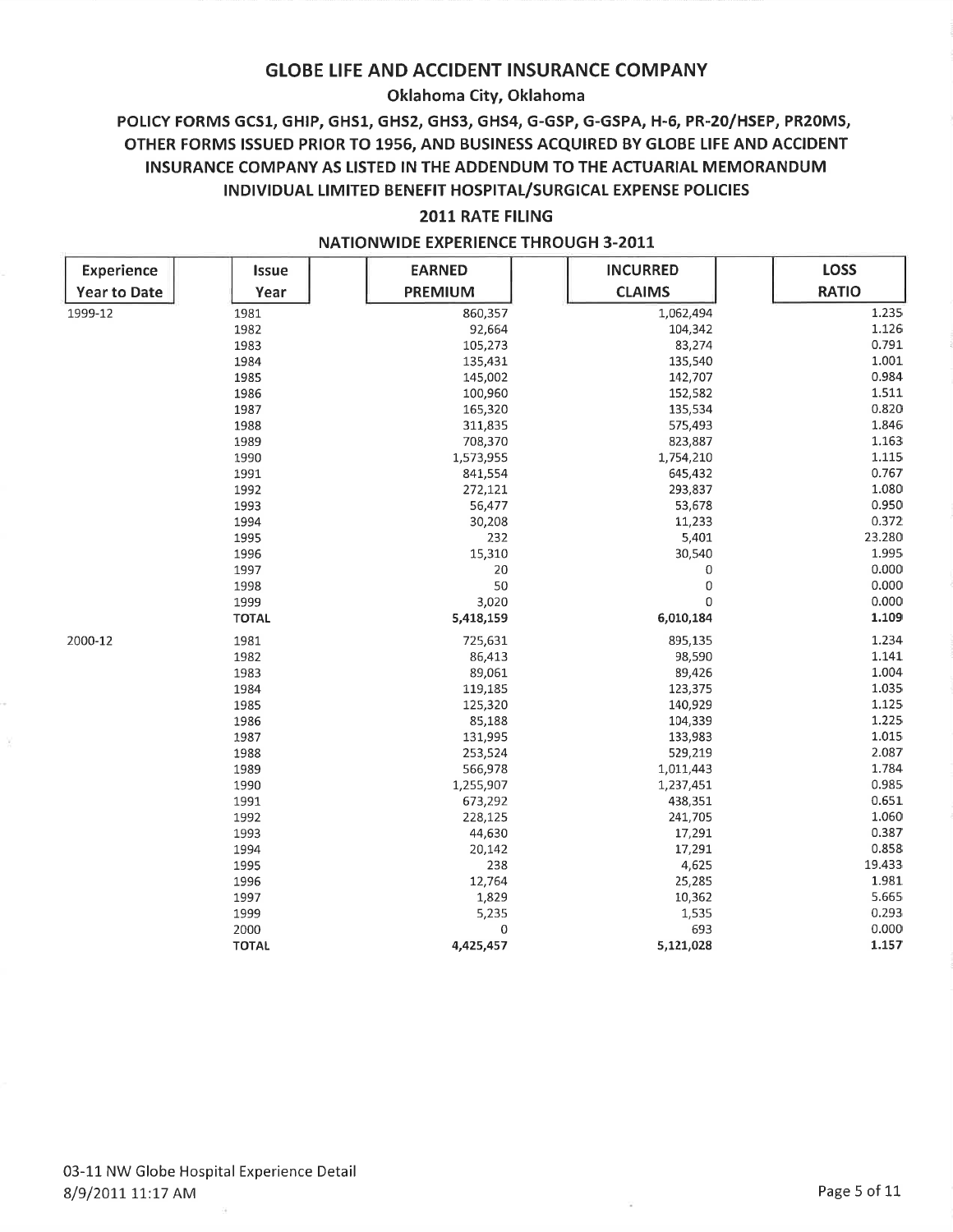### Oklahoma City, Oklahoma

# POLICY FORMS GCS1, GHIP, GHS1, GHS2, GHS3, GHS4, G-GSP, G-GSPA, H-6, PR-20/HSEP, PR20MS, OTHER FORMS ISSUED PRIOR TO 1956, AND BUSINESS ACQUIRED BY GLOBE LIFE AND ACCIDENT INSURANCE COMPANY AS LISTED IN THE ADDENDUM TO THE ACTUARIAL MEMORANDUM INDIVIDUAL LIMITED BENEFIT HOSPITAL/SURGICAL EXPENSE POLICIES

### 2011 RATE FILING

| <b>Experience</b>   | Issue        | <b>EARNED</b>  | <b>INCURRED</b> | <b>LOSS</b>  |
|---------------------|--------------|----------------|-----------------|--------------|
| <b>Year to Date</b> | Year         | <b>PREMIUM</b> | <b>CLAIMS</b>   | <b>RATIO</b> |
| 2001-12             | 1981         | 659,367        | 812,952         | 1.233        |
|                     | 1982         | 81,864         | 96,290          | 1.176        |
|                     | 1983         | 81,450         | 87,631          | 1.076        |
|                     | 1984         | 113,202        | 126,962         | 1.122        |
|                     | 1985         | 116,334        | 98,848          | 0.850        |
|                     | 1986         | 71,774         | 89,545          | 1.248        |
|                     | 1987         | 106,029        | 74,556          | 0.703        |
|                     | 1988         | 213,549        | 315,471         | 1.477        |
|                     | 1989         | 472,899        | 647,257         | 1.369        |
|                     | 1990         | 1,024,551      | 1,250,063       | 1.220        |
|                     | 1991         | 553,831        | 347,433         | 0.627        |
|                     | 1992         | 201,077        | 263,682         | 1.311        |
|                     | 1993         | 36,409         | 34,425          | 0.946        |
|                     | 1994         | 16,988         | 8,904           | 0.524        |
|                     | 1995         | 277            | 6,152           | 22.209       |
|                     | 1996         | 10,148         | 8,624           | 0.850        |
|                     | 1997         | 1,914          | 165             | 0.086        |
|                     | 1998         | $\bf{0}$       | 571             | 0.000        |
|                     | 1999         | 4,387          | $\pmb{0}$       | 0.000        |
|                     | 2000         | 0              | 2,289           | 0.000        |
|                     | <b>TOTAL</b> | 3,766,050      | 4,271,820       | 1.134        |
| 2002-12             | 1981         | 569,306        | 760,761         | 1.336        |
|                     | 1982         | 72,041         | 71,410          | 0.991        |
|                     | 1983         | 66,567         | 56,620          | 0.851        |
|                     | 1984         | 93,290         | 97,068          | 1.040        |
|                     | 1985         | 96,974         | 145,354         | 1.499        |
|                     | 1986         | 58,899         | 94,610          | 1.606        |
|                     | 1987         | 85,115         | 81,673          | 0.960        |
|                     | 1988         | 189,370        | 342,988         | 1.811        |
|                     | 1989         | 410,454        | 501,669         | 1.222        |
|                     | 1990         | 840,042        | 1,194,896       | 1.422        |
|                     | 1991         | 431,065        | 255,589         | 0.593        |
|                     | 1992         | 161,191        | 121,899         | 0.756        |
|                     | 1993         | 29,941         | 18,757          | 0.626        |
|                     | 1994         | 12,586         | 6,112           | 0.486        |
|                     | 1995         | 276            | 5,391           | 19.533       |
|                     | 1996         | 8,336          | 18,481          | 2.217        |
|                     | 1997         | 1,909          | 5,361           | 2.808        |
|                     | 1998         | 0              | $-59$           | 0.000        |
|                     | 1999         | 3,637          | 445             | 0.122        |
|                     | <b>TOTAL</b> | 3,130,999      | 3,779,025       | 1.207        |

### **NATIONWIDE EXPERIENCE THROUGH 3-2011**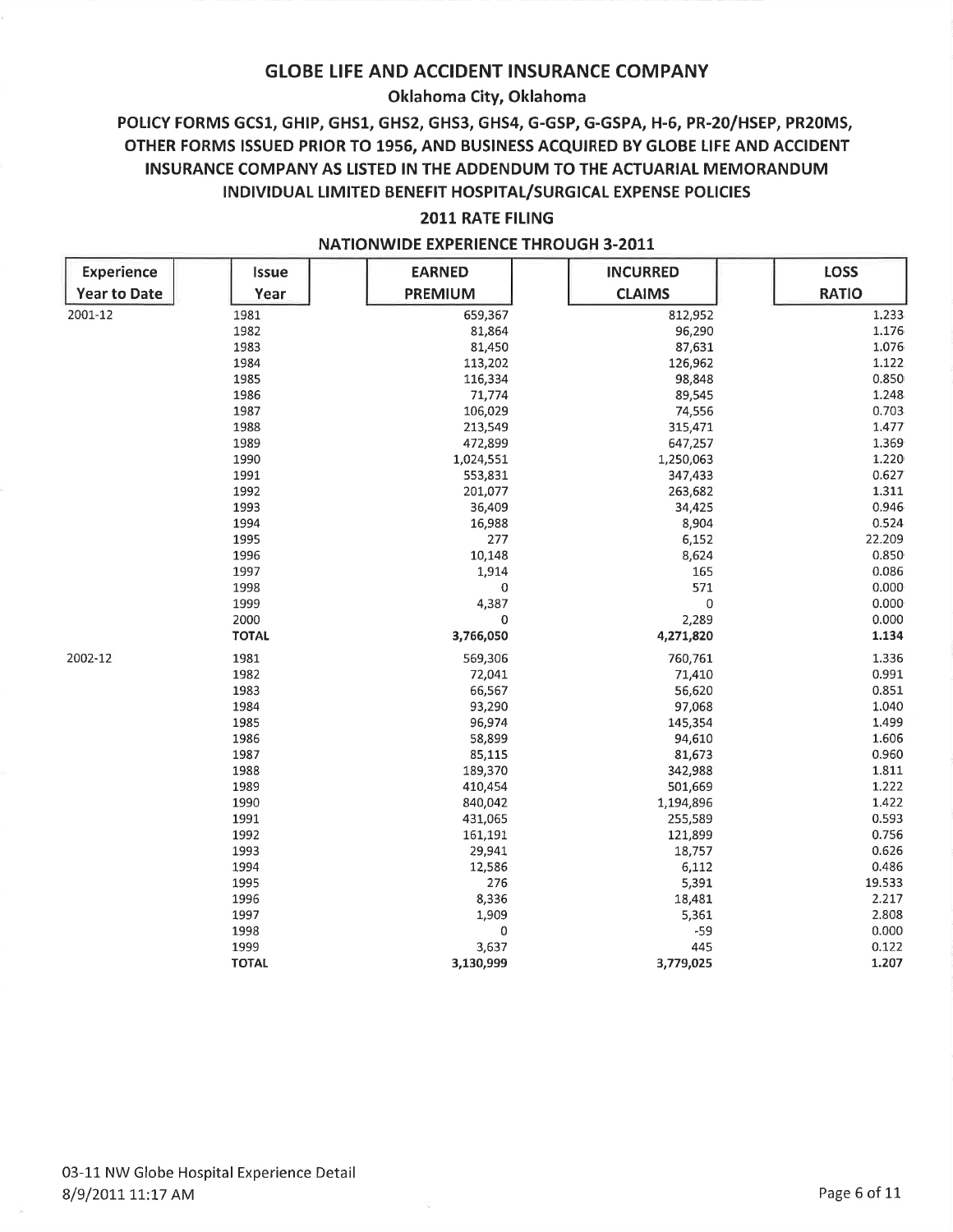## Oklahoma City, Oklahoma

# POLICY FORMS GCS1, GHIP, GHS1, GHS2, GHS3, GHS4, G-GSP, G-GSPA, H-6, PR-20/HSEP, PR20MS, OTHER FORMS ISSUED PRIOR TO 1956, AND BUSINESS ACQUIRED BY GLOBE LIFE AND ACCIDENT INSURANCE COMPANY AS LISTED IN THE ADDENDUM TO THE ACTUARIAL MEMORANDUM INDIVIDUAL LIMITED BENEFIT HOSPITAL/SURGICAL EXPENSE POLICIES

#### 2011 RATE FILING

| <b>Experience</b>   | Issue        | <b>EARNED</b>  | <b>INCURRED</b> | <b>LOSS</b>  |
|---------------------|--------------|----------------|-----------------|--------------|
| <b>Year to Date</b> | Year         | <b>PREMIUM</b> | <b>CLAIMS</b>   | <b>RATIO</b> |
| 2003-12             | 1981         | 499,630        | 736,037         | 1.473        |
|                     | 1982         | 63,276         | 50,187          | 0.793        |
|                     | 1983         | 63,914         | 49,890          | 0.781        |
|                     | 1984         | 82,366         | 99,942          | 1.213        |
|                     | 1985         | 74,089         | 68,119          | 0.919        |
|                     | 1986         | 52,066         | 85,007          | 1.633        |
|                     | 1987         | 72,174         | 33,286          | 0.461        |
|                     | 1988         | 148,065        | 372,700         | 2.517        |
|                     | 1989         | 346,159        | 731,141         | 2.112        |
|                     | 1990         | 682,183        | 1,157,443       | 1.697        |
|                     | 1991         | 349,912        | 279,724         | 0.799        |
|                     | 1992         | 139,984        | 76,469          | 0.546        |
|                     | 1993         | 26,502         | 22,969          | 0.867        |
|                     | 1994         | 10,996         | 8,581           | 0.780        |
|                     | 1995         | 276            | 399             | 1.446        |
|                     | 1996         | 7,084          | 18,166          | 2.564        |
|                     | 1997         | 1,908          | 14,950          | 7.835        |
|                     | 1998         | 0              | 7,414           | 0.000        |
|                     | 1999         | 3,468          | 4,004           | 1.155        |
|                     | <b>TOTAL</b> | 2,624,052      | 3,816,428       | 1.454        |
| 2004-12             | 1981         | 434,662        | 647,215         | 1.489        |
|                     | 1982         | 52,022         | 57,673          | 1.109        |
|                     | 1983         | 57,925         | 67,247          | 1.161        |
|                     | 1984         | 69,609         | 48,767          | 0.701        |
|                     | 1985         | 61,010         | 139,439         | 2.286        |
|                     | 1986         | 47,293         | 72,235          | 1.527        |
|                     | 1987         | 64,352         | 66,954          | 1.040        |
|                     | 1988         | 124,453        | 233,048         | 1.873        |
|                     | 1989         | 303,592        | 742,969         | 2.447        |
|                     | 1990         | 572,490        | 1,017,615       | 1.778        |
|                     | 1991         | 302,958        | 359,430         | 1.186        |
|                     | 1992         | 117,084        | 185,979         | 1.588        |
|                     | 1993         | 25,121         | 25,607          | 1.019        |
|                     | 1994         | 10,523         | 13,806          | 1.312        |
|                     | 1995         | 276            | 1,597           | 5.786        |
|                     | 1996         | 6,209          | 16,080          | 2.590        |
|                     | 1997         | 2,013          | 632             | 0.314        |
|                     | 1998         | 0              | 652             | 0.000        |
|                     | 1999         | 3,644          | $-4,449$        | $-1.221$     |
|                     | 2000         | $\mathbf 0$    | 4,225           | 0.000        |
|                     | <b>TOTAL</b> | 2,255,236      | 3,696,721       | 1.639        |

#### **NATIONWIDE EXPERIENCE THROUGH 3-2011**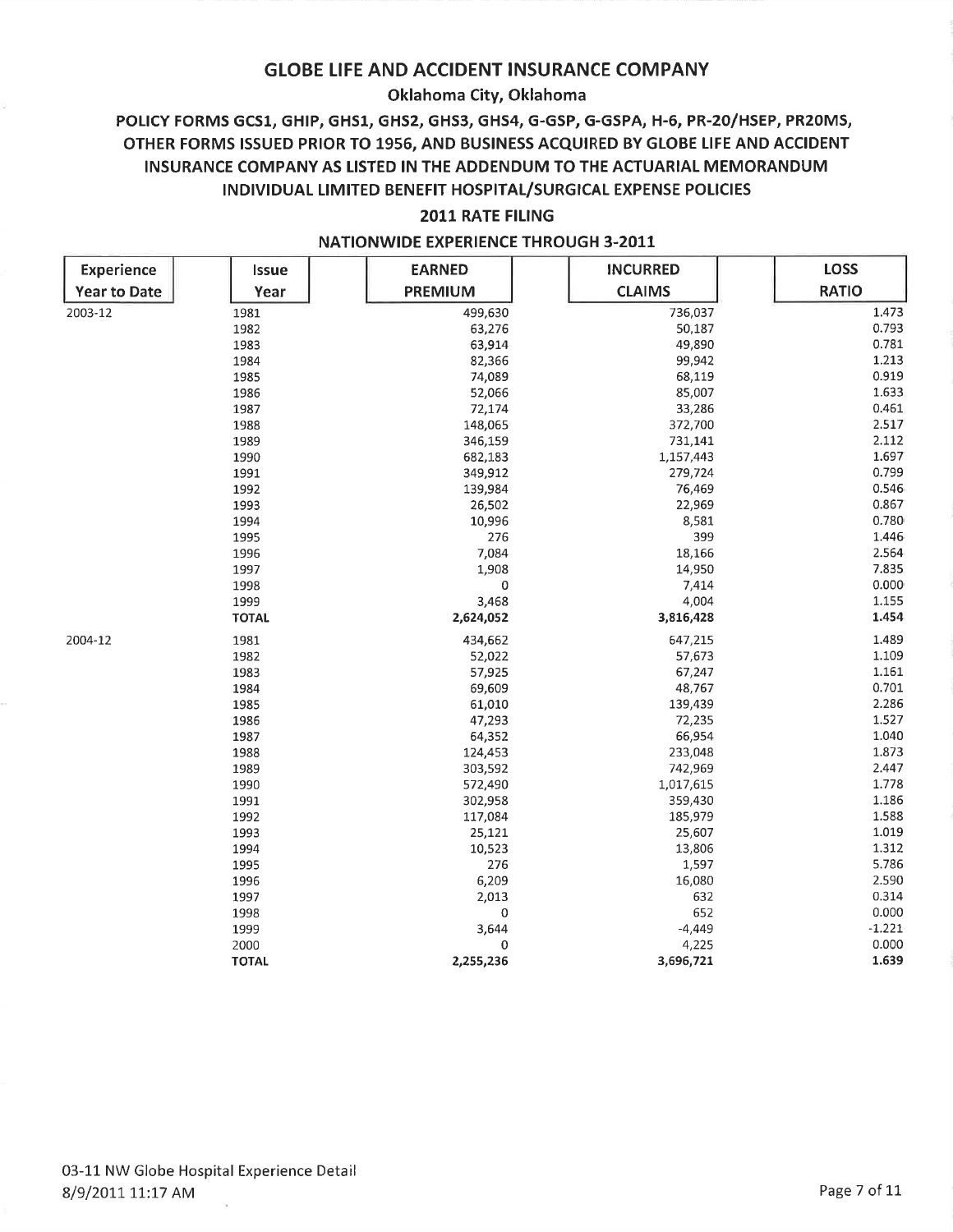## Oklahoma City, Oklahoma

# POLICY FORMS GCS1, GHIP, GHS1, GHS2, GHS3, GHS4, G-GSP, G-GSPA, H-6, PR-20/HSEP, PR20MS, OTHER FORMS ISSUED PRIOR TO 1956, AND BUSINESS ACQUIRED BY GLOBE LIFE AND ACCIDENT INSURANCE COMPANY AS LISTED IN THE ADDENDUM TO THE ACTUARIAL MEMORANDUM INDIVIDUAL LIMITED BENEFIT HOSPITAL/SURGICAL EXPENSE POLICIES

### 2011 RATE FILING

| <b>Experience</b>   | <b>Issue</b> | <b>EARNED</b>  | <b>INCURRED</b> | LOSS         |
|---------------------|--------------|----------------|-----------------|--------------|
| <b>Year to Date</b> | Year         | <b>PREMIUM</b> | <b>CLAIMS</b>   | <b>RATIO</b> |
| 2005-12             | 1981         | 380,344        | 666,066         | 1.751        |
|                     | 1982         | 46,634         | 32,359          | 0.694        |
|                     | 1983         | 51,109         | 28,406          | 0.556        |
|                     | 1984         | 60,312         | 61,809          | 1.025        |
|                     | 1985         | 52,059         | 107,443         | 2.064        |
|                     | 1986         | 41,061         | 62,964          | 1.533        |
|                     | 1987         | 57,101         | 61,798          | 1.082        |
|                     | 1988         | 117,273        | 203,456         | 1.735        |
|                     | 1989         | 276,201        | 734,705         | 2.660        |
|                     | 1990         | 512,493        | 995,456         | 1.942        |
|                     | 1991         | 286,542        | 420,331         | 1.467        |
|                     | 1992         | 89,655         | 71,166          | 0.794        |
|                     | 1993         | 23,136         | 15,997          | 0.691        |
|                     | 1994         | 10,223         | 11,049          | 1.081        |
|                     | 1995         | 276            | $-718$          | $-2.601$     |
|                     | 1996         | 5,936          | 17,419          | 2.934        |
|                     | 1997         | 1,006          | 2,918           | 2.901        |
|                     | 1999         | 3,274          | 0               | 0.000        |
|                     | <b>TOTAL</b> | 2,014,635      | 3,492,624       | 1.734        |
| 2006-12             | 1981         | 321,203        | 823,739         | 2.565        |
|                     | 1982         | 40,293         | 58,231          | 1.445        |
|                     | 1983         | 43,243         | 28,898          | 0.668        |
|                     | 1984         | 51,209         | 56,043          | 1.094        |
|                     | 1985         | 44,781         | 53,766          | 1.201        |
|                     | 1986         | 36,640         | 69,377          | 1.893        |
|                     | 1987         | 40,189         | 29,195          | 0.726        |
|                     | 1988         | 114,575        | 239,720         | 2.092        |
|                     | 1989         | 246,109        | 475,743         | 1.933        |
|                     | 1990         | 446,933        | 995,608         | 2.228        |
|                     | 1991         | 262,136        | 197,932         | 0.755        |
|                     | 1992         | 65,736         | 107,782         | 1.640        |
|                     | 1993         | 19,077         | 23,767          | 1.246        |
|                     | 1994         | 9,087          | 5,466           | 0.602        |
|                     | 1995         | 274            | 1,588           | 5.796        |
|                     | 1996         | 5,201          | 10,936          | 2.103        |
|                     | 1999         | 3,049          | 3,328           | 1.092        |
|                     | <b>TOTAL</b> | 1,749,735      | 3,181,119       | 1.818        |

#### **NATIONWIDE EXPERIENCE THROUGH 3-2011**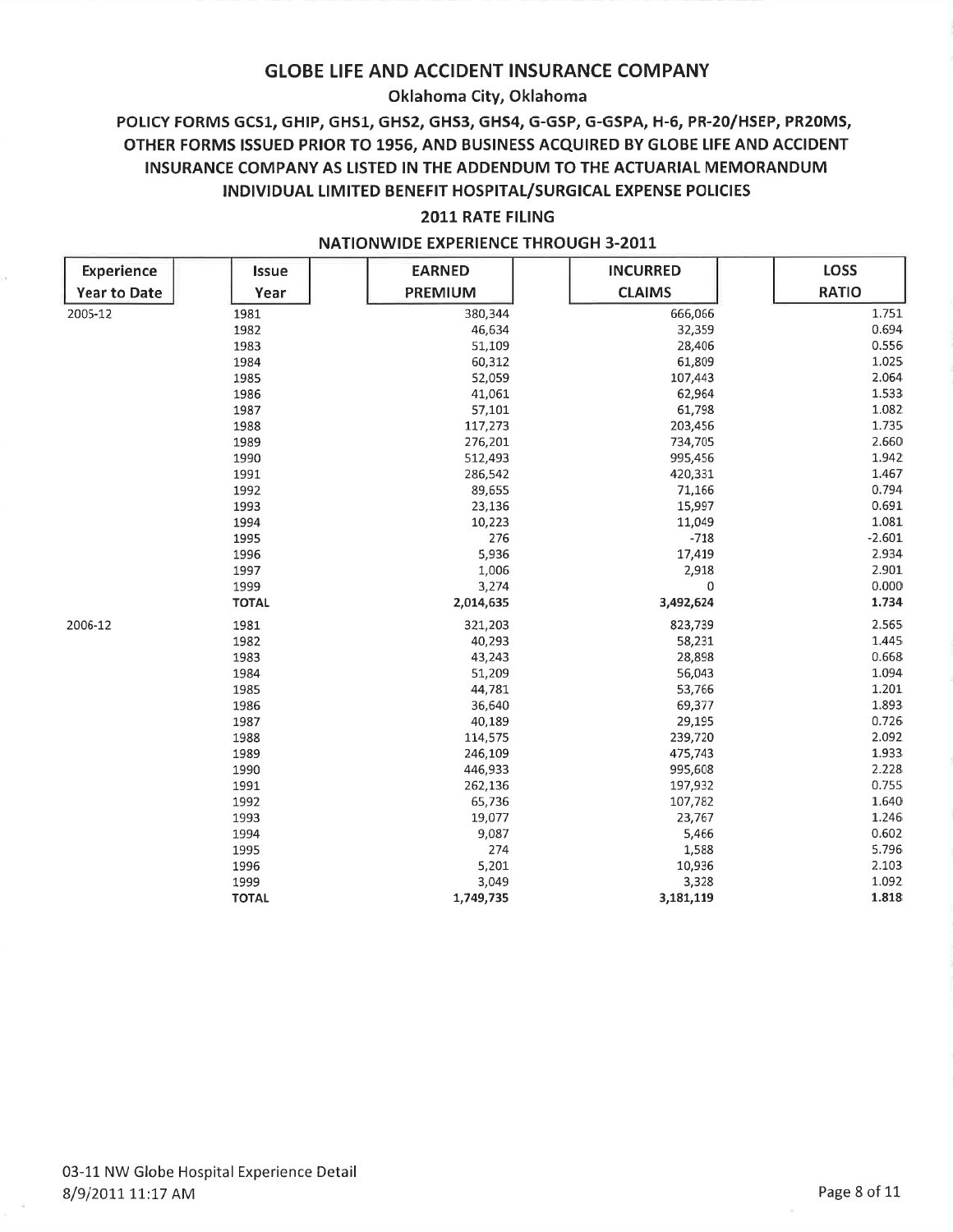### Oklahoma City, Oklahoma

# POLICY FORMS GCS1, GHIP, GHS1, GHS2, GHS3, GHS4, G-GSP, G-GSPA, H-6, PR-20/HSEP, PR20MS, OTHER FORMS ISSUED PRIOR TO 1956, AND BUSINESS ACQUIRED BY GLOBE LIFE AND ACCIDENT INSURANCE COMPANY AS LISTED IN THE ADDENDUM TO THE ACTUARIAL MEMORANDUM INDIVIDUAL LIMITED BENEFIT HOSPITAL/SURGICAL EXPENSE POLICIES

### **2011 RATE FILING**

| <b>Experience</b>   | Issue        | <b>EARNED</b>  | <b>INCURRED</b> | <b>LOSS</b>  |
|---------------------|--------------|----------------|-----------------|--------------|
| <b>Year to Date</b> | Year         | <b>PREMIUM</b> | <b>CLAIMS</b>   | <b>RATIO</b> |
| 2007-12             | 1981         | 282,518        | 881,325         | 3.120        |
|                     | 1982         | 34,696         | 38,733          | 1.116        |
|                     | 1983         | 36,149         | 20,101          | 0.556        |
|                     | 1984         | 46,033         | 36,809          | 0.800        |
|                     | 1985         | 37,207         | 40,585          | 1.091        |
|                     | 1986         | 33,955         | 53,386          | 1.572        |
|                     | 1987         | 36,037         | 37,407          | 1.038        |
|                     | 1988         | 92,357         | 225,131         | 2.438        |
|                     | 1989         | 198,283        | 176,999         | 0.893        |
|                     | 1990         | 400,608        | 631,780         | 1.577        |
|                     | 1991         | 238,608        | 223,926         | 0.938        |
|                     | 1992         | 53,357         | 140,231         | 2.628        |
|                     | 1993         | 16,507         | 12,260          | 0.743        |
|                     | 1994         | 8,350          | 11,015          | 1.319        |
|                     | 1995         | 278            | 1,127           | 4.054        |
|                     | 1996         | 4,408          | 3,489           | 0.792        |
|                     | 1999         | 3,310          | 20,749          | 6.269        |
|                     | 2000         | 0              | 3,631           | 0.000        |
|                     | 2007         | 498            | 0               | 0.000        |
|                     | <b>TOTAL</b> | 1,523,159      | 2,558,684       | 1.680        |
| 2008-12             | 1981         | 261,921        | 525,946         | 2.008        |
|                     | 1982         | 25,215         | 28,761          | 1.141        |
|                     | 1983         | 36,013         | 23,674          | 0.657        |
|                     | 1984         | 42,021         | 32,064          | 0.763        |
|                     | 1985         | 36,370         | 58,300          | 1.603        |
|                     | 1986         | 31,739         | 60,186          | 1.896        |
|                     | 1987         | 33,380         | 28,922          | 0.866        |
|                     | 1988         | 79,082         | 122,152         | 1.545        |
|                     | 1989         | 183,381        | 372,378         | 2.031        |
|                     | 1990         | 352,996        | 886,569         | 2.512        |
|                     | 1991         | 230,365        | 254,462         | 1.105        |
|                     | 1992         | 43,288         | 40,426          | 0.934        |
|                     | 1993         | 16,992         | 30,711          | 1.807        |
|                     | 1994         | 8,440          | 3,996           | 0.473        |
|                     | 1995         | 307            | 1,393           | 4.537        |
|                     | 1996         | 4,357          | 4,118           | 0.945        |
|                     | 1999         | 3,696          | $-115$          | $-0.031$     |
|                     | 2000         | 0              | 1,467           | 0.000        |
|                     | 2007         | 1,996          | 100             | 0.050        |
|                     | 2008         | 41,984         | 17,620          | 0.420        |
|                     | <b>TOTAL</b> | 1,433,543      | 2,493,130       | 1.739        |

#### **NATIONWIDE EXPERIENCE THROUGH 3-2011**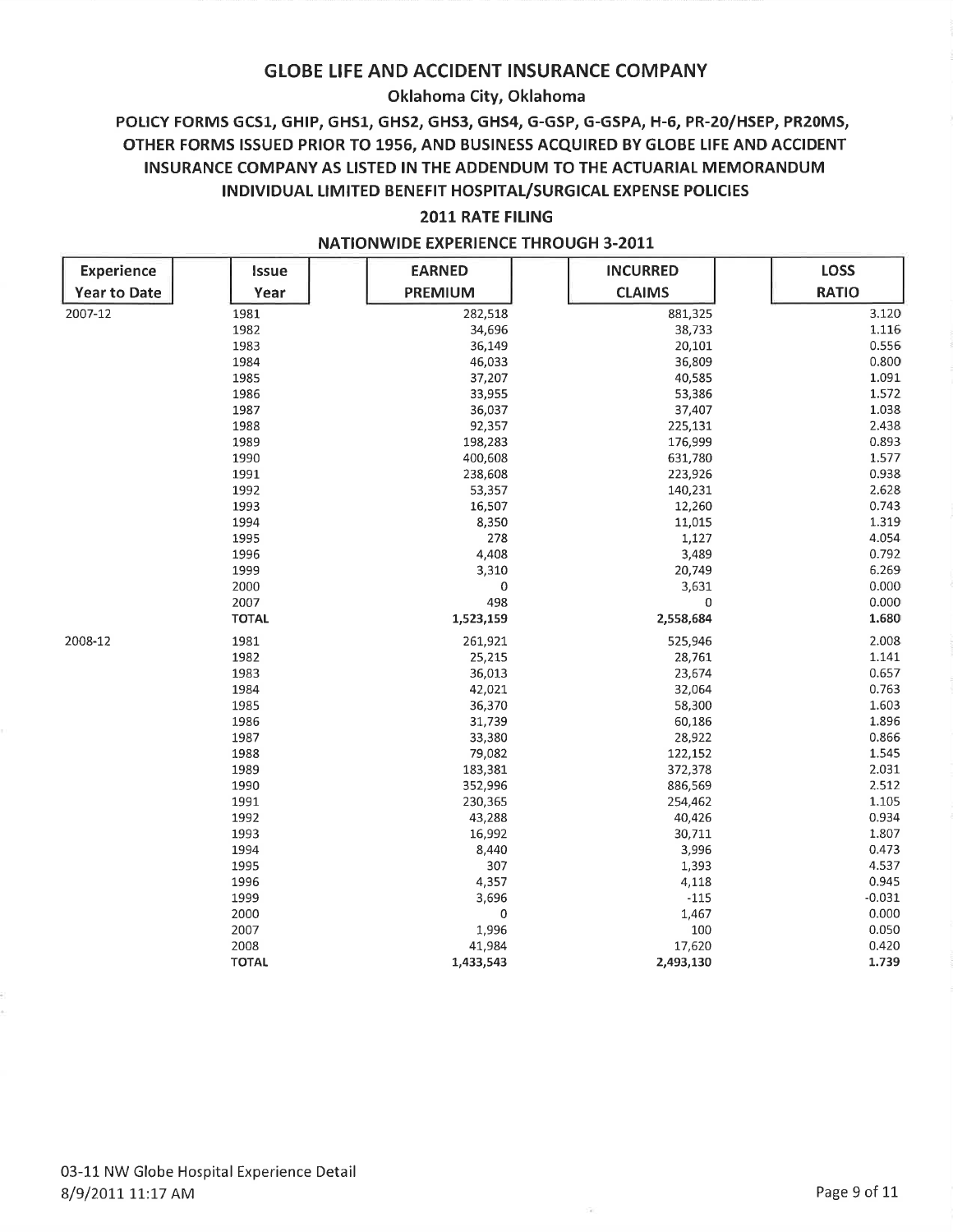### Oklahoma City, Oklahoma

# POLICY FORMS GCS1, GHIP, GHS1, GHS2, GHS3, GHS4, G-GSP, G-GSPA, H-6, PR-20/HSEP, PR20MS, OTHER FORMS ISSUED PRIOR TO 1956, AND BUSINESS ACQUIRED BY GLOBE LIFE AND ACCIDENT INSURANCE COMPANY AS LISTED IN THE ADDENDUM TO THE ACTUARIAL MEMORANDUM INDIVIDUAL LIMITED BENEFIT HOSPITAL/SURGICAL EXPENSE POLICIES

### 2011 RATE FILING

| <b>Experience</b>   | Issue        | <b>EARNED</b>  | <b>INCURRED</b> | <b>LOSS</b>  |
|---------------------|--------------|----------------|-----------------|--------------|
| <b>Year to Date</b> | Year         | <b>PREMIUM</b> | <b>CLAIMS</b>   | <b>RATIO</b> |
| 2009-12             | 1981         | 225,359        | 578,856         | 2.569        |
|                     | 1982         | 21,800         | 27,085          | 1.242        |
|                     | 1983         | 32,774         | 16,410          | 0.501        |
|                     | 1984         | 30,854         | 42,879          | 1.390        |
|                     | 1985         | 31,068         | 70,299          | 2.263        |
|                     | 1986         | 24,737         | 39,087          | 1.580        |
|                     | 1987         | 29,554         | 17,302          | 0.585        |
|                     | 1988         | 59,451         | 91,351          | 1.537        |
|                     | 1989         | 165,999        | 148,401         | 0.894        |
|                     | 1990         | 314,408        | 782,880         | 2.490        |
|                     | 1991         | 196,216        | 239,738         | 1.222        |
|                     | 1992         | 32,220         | 28,174          | 0.874        |
|                     | 1993         | 15,284         | 18,014          | 1.179        |
|                     | 1994         | 7,396          | 5,302           | 0.717        |
|                     | 1995         | 317            | 1,888           | 5.956        |
|                     | 1996         | 4,050          | 6,968           | 1.720        |
|                     | 1999         | 3,902          | 0               | 0.000        |
|                     | 2007         | 373            | $\mathbf 0$     | 0.000        |
|                     | 2008         | 30,920         | 62,754          | 2.030        |
|                     | 2009         | 5,236          | 471             | 0.090        |
|                     | <b>TOTAL</b> | 1,231,918      | 2,177,859       | 1.768        |
| 2010-12             | 1981         | 206,975        | 525,891         | 2.541        |
|                     | 1982         | 18,903         | 19,105          | 1.011        |
|                     | 1983         | 31,225         | 27,231          | 0.872        |
|                     | 1984         | 25,102         | 25,320          | 1.009        |
|                     | 1985         | 29,742         | 52,598          | 1.768        |
|                     | 1986         | 23,530         | 38,686          | 1.644        |
|                     | 1987         | 22,078         | 8,800           | 0.399        |
|                     | 1988         | 46,557         | 161,032         | 3.459        |
|                     | 1989         | 162,809        | 207,937         | 1.277        |
|                     | 1990         | 273,294        | 790,229         | 2.891        |
|                     | 1991         | 161,880        | 178,507         | 1.103        |
|                     | 1992         | 33,125         | 25,145          | 0.759        |
|                     | 1993         | 15,879         | 31,795          | 2.002        |
|                     | 1994         | 7,576          | 4,099           | 0.541        |
|                     | 1995         | 348            | 1,280           | 3.678        |
|                     | 1996         | 3,851          | 510             | 0.132        |
|                     | 1999         | 4,248          | 26              | 0.006        |
|                     | 2008         | 18,398         | 29,034          | 1.578        |
|                     | 2009         | 4,952          | 893             | 0.180        |
|                     | <b>TOTAL</b> | 1,090,472      | 2,128,118       | 1.952        |

#### **NATIONWIDE EXPERIENCE THROUGH 3-2011**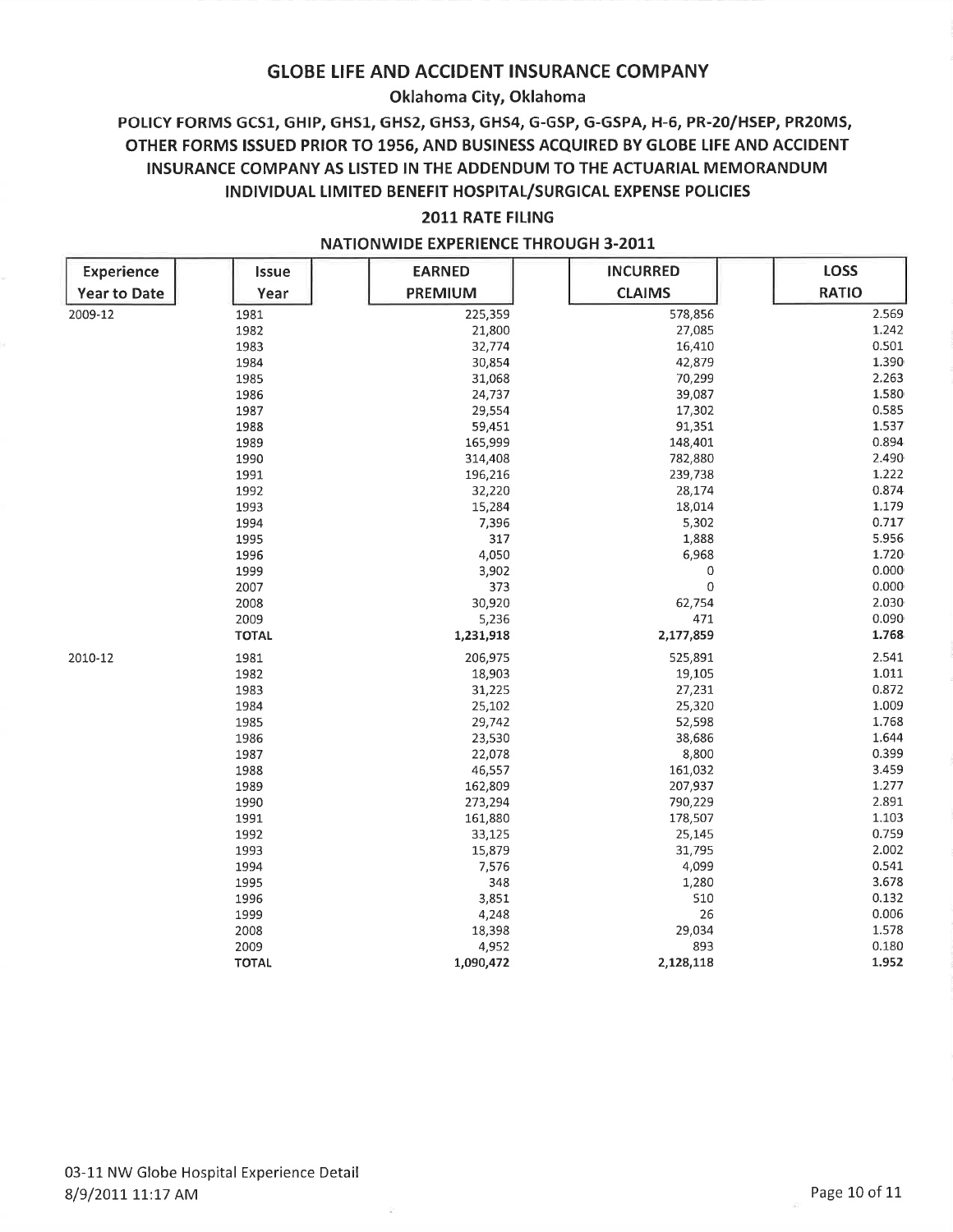## Oklahoma City, Oklahoma

# POLICY FORMS GCS1, GHIP, GHS1, GHS2, GHS3, GHS4, G-GSP, G-GSPA, H-6, PR-20/HSEP, PR20MS, OTHER FORMS ISSUED PRIOR TO 1956, AND BUSINESS ACQUIRED BY GLOBE LIFE AND ACCIDENT INSURANCE COMPANY AS LISTED IN THE ADDENDUM TO THE ACTUARIAL MEMORANDUM INDIVIDUAL LIMITED BENEFIT HOSPITAL/SURGICAL EXPENSE POLICIES

# 2011 RATE FILING

| <b>Experience</b>   | <b>Issue</b> | <b>EARNED</b>  | <b>INCURRED</b> | <b>LOSS</b>  |
|---------------------|--------------|----------------|-----------------|--------------|
| <b>Year to Date</b> | Year         | <b>PREMIUM</b> | <b>CLAIMS</b>   | <b>RATIO</b> |
| 2011-03             | 1981         | 47,206         | 143,356         | 3.037        |
|                     | 1982         | 5,173          | 209             | 0.040        |
|                     | 1983         | 7,773          | 8,073           | 1.039        |
|                     | 1984         | 5,370          | 10,219          | 1.903        |
|                     | 1985         | 8,252          | 12,648          | 1.533        |
|                     | 1986         | 5,284          | 16,376          | 3.099        |
|                     | 1987         | 6,810          | 2,821           | 0.414        |
|                     | 1988         | 11,735         | 892             | 0.076        |
|                     | 1989         | 32,448         | 73,187          | 2.256        |
|                     | 1990         | 66,496         | 180,066         | 2.708        |
|                     | 1991         | 34,270         | 26,440          | 0.772        |
|                     | 1992         | 7,844          | 7,937           | 1.012        |
|                     | 1993         | 3,655          | 10,628          | 2.908        |
|                     | 1994         | 3,460          |                 | 0.000<br>0   |
|                     | 1995         | 93             |                 | 0.043<br>4   |
|                     | 1996         | 817            | 452             | 0.553        |
|                     | 1999         | 1,071          | 0               | 0.000        |
|                     | 2008         | 4,399          | 2,614           | 0.594        |
|                     | 2009         | 957            | 39              | 0.041        |
|                     | <b>TOTAL</b> | 253,113        | 495,961         | 1.959        |
| <b>GRAND TOTAL</b>  |              | 411,809,941    | 291,998,964     | 0.709        |

#### **NATIONWIDE EXPERIENCE THROUGH 3-2011**

INCURRED CLAIMS DO NOT INCLUDE THE CHANGE IN ADDITIONAL RESERVES CLAIM LIABILITIES SHOWN ABOVE HAVE BEEN UPDATED THROUGH 2011-03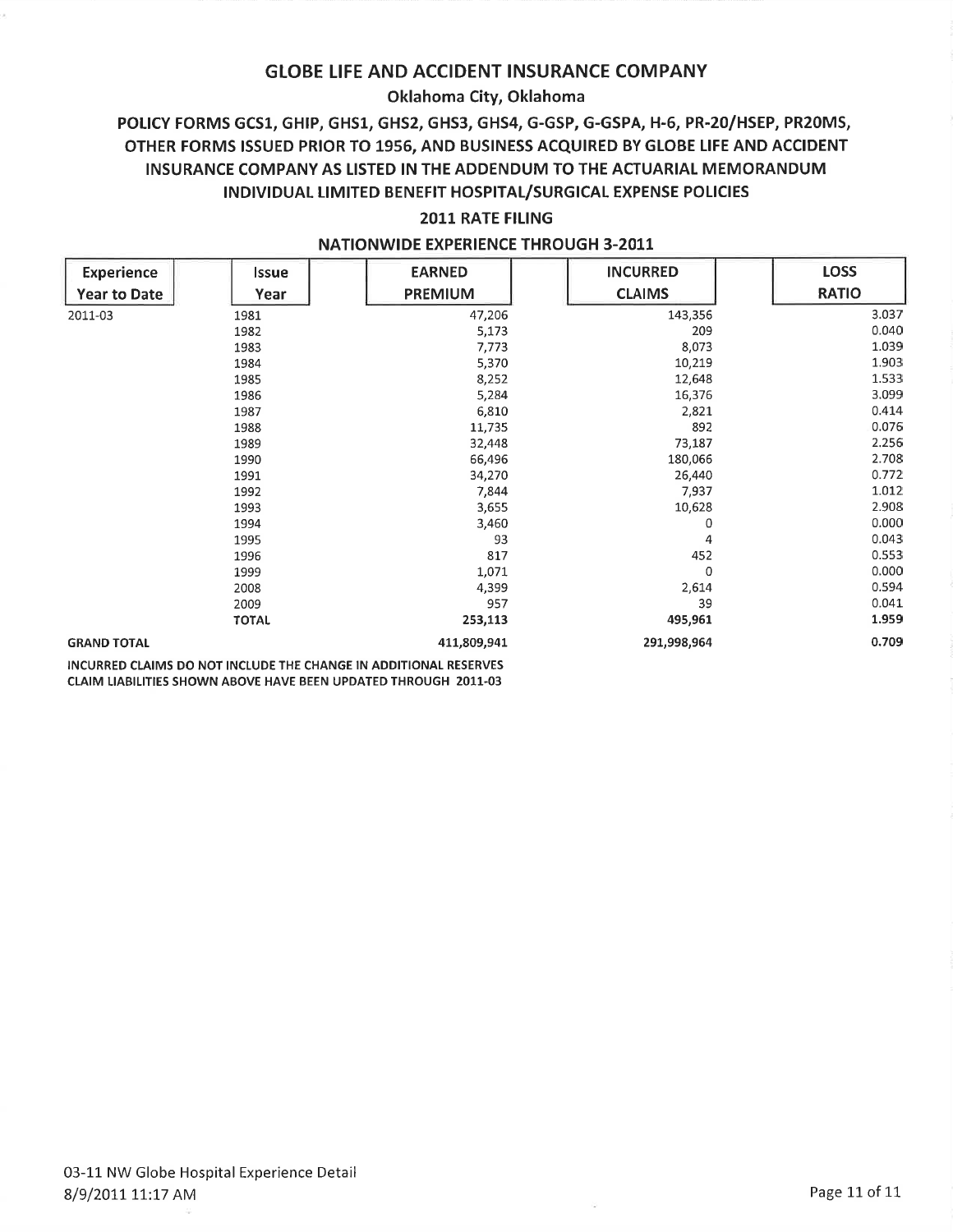### **GLOBE LIFE AND ACCIDENT INSURANCE COMPANY** Oklahoma City, Oklahoma

#### POLICY FORMS GCS1, GHIP, GHS1, GHS2, GHS3, GHS4, G-GSP, G-GSPA, H-6, PR-20/HSEP, PR20MS, OTHER FORMS ISSUED PRIOR TO 1956, AND BUSINESS ACQUIRED BY GLOBE LIFE AND ACCIDENT INSURANCE COMPANY AS LISTED IN THE ADDENDUM TO THE ACTUARIAL MEMORANDUM INDIVIDUAL LIMITED BENEFIT HOSPITAL/SURGICAL EXPENSE POLICIES

#### 2011 RATE FILING

#### NATIONWIDE PROJECTIONS BASED ON EXPERIENCE THROUGH 3-2011

#### ACTUAL EXPERIENCE TO DATE PLUS FUTURE PROJECTED

|                                       |          |               | Rate Increase Requested Included |           |               | Rate Increase Requested Not Included |       |
|---------------------------------------|----------|---------------|----------------------------------|-----------|---------------|--------------------------------------|-------|
| Experience                            | Rate     | Earned        | Incurred                         | Loss      | Earned        | Incurred                             | Loss  |
| Mo-Year                               | Increase | Premium       | Claims                           | Ratio     | Premium       | Claims                               | Ratio |
| 12-1985                               |          | 24,410,316    | 17,378,634                       | 0.712     | 24,410,316    | 17,378,634                           | 0.712 |
| 12-1986                               |          | 25,012,250    | 15,613,598                       | 0.624     | 25,012,250    | 15,613,598                           | 0.624 |
| 12-1987                               |          | 20,728,506    | 12,964,794                       | 0.625     | 20,728,506    | 12,964,794                           | 0.625 |
| 12-1988                               |          | 22,662,040    | 14,899,611                       | 0.657     | 22,662,040    | 14,899,611                           | 0.657 |
| 12-1989                               |          | 34, 196, 867  | 20, 172, 774                     | 0.590     | 34, 196, 867  | 20,172,774                           | 0.590 |
| 12-1990                               |          | 57,478,523    | 33,649,884                       | 0,585     | 57,478,523    | 33,649,884                           | 0.585 |
| 12-1991                               |          | 58, 171, 265  | 43,425,848                       | 0.747     | 58, 171, 265  | 43,425,848                           | 0.747 |
| 12-1992                               |          | 44,261,475    | 27,484,185                       | 0.621     | 44,261,475    | 27,484,185                           | 0.621 |
| 12-1993                               |          | 30,538,061    | 17,623,505                       | 0.577     | 30,538,061    | 17,623,505                           | 0.577 |
| 12-1994                               |          | 21,667,089    | 14, 151, 705                     | 0.653     | 21,667,089    | 14, 151, 705                         | 0.653 |
| 12-1995                               |          | 15,337,643    | 10,120,820                       | 0.660     | 15,337,643    | 10,120,820                           | 0.660 |
| 12-1996                               |          | 11,293,741    | 8,684,542                        | 0.769     | 11,293,741    | 8,684,542                            | 0.769 |
| 12-1997                               |          | 8,504,758     | 6,847,434                        | 0.805     | 8,504,758     | 6,847,434                            | 0.805 |
| 12-1998                               |          | 6,630,879     | 5,758,929                        | 0.869     | 6,630,879     | 5,758,929                            | 0.869 |
| 12-1999                               |          | 5,418,159     | 6,010,184                        | 1,109     | 5,418,159     | 6,010,184                            | 1.109 |
| 12-2000                               |          | 4,425,457     | 5,121,028                        | $1 - 157$ | 4,425,457     | 5,121,028                            | 1.157 |
| 12-2001                               |          | 3,766,050     | 4,271,820                        | 1.134     | 3,766,050     | 4,271,820                            | 1.134 |
| 12-2002                               |          | 3,130,999     | 3,779,025                        | 1.207     | 3,130,999     | 3,779,025                            | 1,207 |
| 12-2003                               |          | 2,624,052     | 3,816,428                        | 1.454     | 2,624,052     | 3,816,428                            | 1,454 |
| 12-2004                               |          | 2,255,236     | 3,696,721                        | 1.639     | 2,255,236     | 3,696,721                            | 1.639 |
| 12-2005                               |          | 2,014,635     | 3,492,624                        | 1.734     | 2,014,635     | 3,492,624                            | 1,734 |
| 12-2006                               |          | 1,749,735     | 3,181,119                        | 1.818     | 1,749,735     | 3,181,119                            | 1.818 |
| 12-2007                               |          | 1,523,159     | 2,558,684                        | 1.680     | 1,523,159     | 2,558,684                            | 1.680 |
| 12-2008                               |          | 1,433,543     | 2,493,130                        | 1.739     | 1,433,543     | 2,493,130                            | 1.739 |
| 12-2009                               |          | 1,231,918     | 2,177,859                        | 1.768     | 1,231,918     | 2,177,859                            | 1,768 |
| 12-2010                               |          | 1,090,472     | 2,128,118                        | 1.952     | 1,090,472     | 2,128,118                            | 1.952 |
| Total through 12-2010                 |          | 411,556,828   | 291,503,003                      | 0.708     | 411,556,828   | 291,503,003                          | 0.708 |
|                                       |          |               |                                  |           |               |                                      |       |
| Proposed 2011 RI effective on 12/1/11 |          |               |                                  |           |               |                                      |       |
| 12-2011                               | 9.0%     | 1,010,698     | 1,791,321                        | 1.772     | 1,003,174     | 1,791,321                            | 1.786 |
| 12-2012                               |          | 966,906       | 1,540,536                        | 1.593     | 893,723       | 1,540,536                            | 1,724 |
| 12-2013                               |          | 845,540       | 1,324,861                        | 1.567     | 775,725       | 1,324,861                            | 1.708 |
| 12-2014                               |          | 727,164       | 1,139,381                        | 1.567     | 667,123       | 1,139,381                            | 1.708 |
| 12-2015                               |          | 625,361       | 979,867                          | 1.567     | 573,726       | 979,867                              | 1.708 |
| 12-2016                               |          | 537,811       | 842,686                          | 1.567     | 493,404       | 842,686                              | 1.708 |
| 12-2017                               |          | 462,517       | 724,710                          | 1.567     | 424,328       | 724,710                              | 1,708 |
| 12-2018                               |          | 397,765       | 623,250                          | 1.567     | 364,922       | 623,250                              | 1.708 |
| 12-2019                               |          | 342,078       | 535,995                          | 1.567     | 313,833       | 535,995                              | 1.708 |
| 12-2020                               |          | 294,187       | 460,956                          | 1.567     | 269,896       | 460,956                              | 1.708 |
| 12-2021                               |          | 253,001       | 396,422                          | 1.567     | 232,111       | 396,422                              | 1.708 |
| 12-2022                               |          | 217,581       | 340,923                          | 1.567     | 199,615       | 340,923                              | 1.708 |
| 12-2023                               |          | 187,119       | 293,194                          | 1 5 6 7   | 171,669       | 293,194                              | 1.708 |
| Total 2011 - 2023                     |          | 6,867,728     | 10,994,103                       | 1,601     | 6,383,250     | 10,994,103                           | 1.722 |
| <b>GRAND TOTAL</b>                    |          | 418,424,556   | 302,497,106                      | 0.723     | 417,940,078   | 302,497,106                          | 0,724 |
|                                       |          |               |                                  |           |               |                                      |       |
| Adjusted for Interest @ 5%            |          |               |                                  |           |               |                                      |       |
| Accum to 12-2010                      |          | 1,063,788,135 | 723,798,079                      | 0.680     | 1,063,788,135 | 723,798,079                          | 0.680 |
| PV of Future                          |          | 5,560,910     | 8,939,668                        | 1.608     | 5,182,034     | 8,939,668                            | 1,725 |
| Total                                 |          | 1,069,349,045 | 732,737,747                      | 0.685     | 1,068,970,169 | 732,737,747                          | 0.685 |

This projection is not a guarantee of future experience

This projection is based on combined experience from 2008 - 2010, adjusted based on current premium and claim levels as of 2010-12